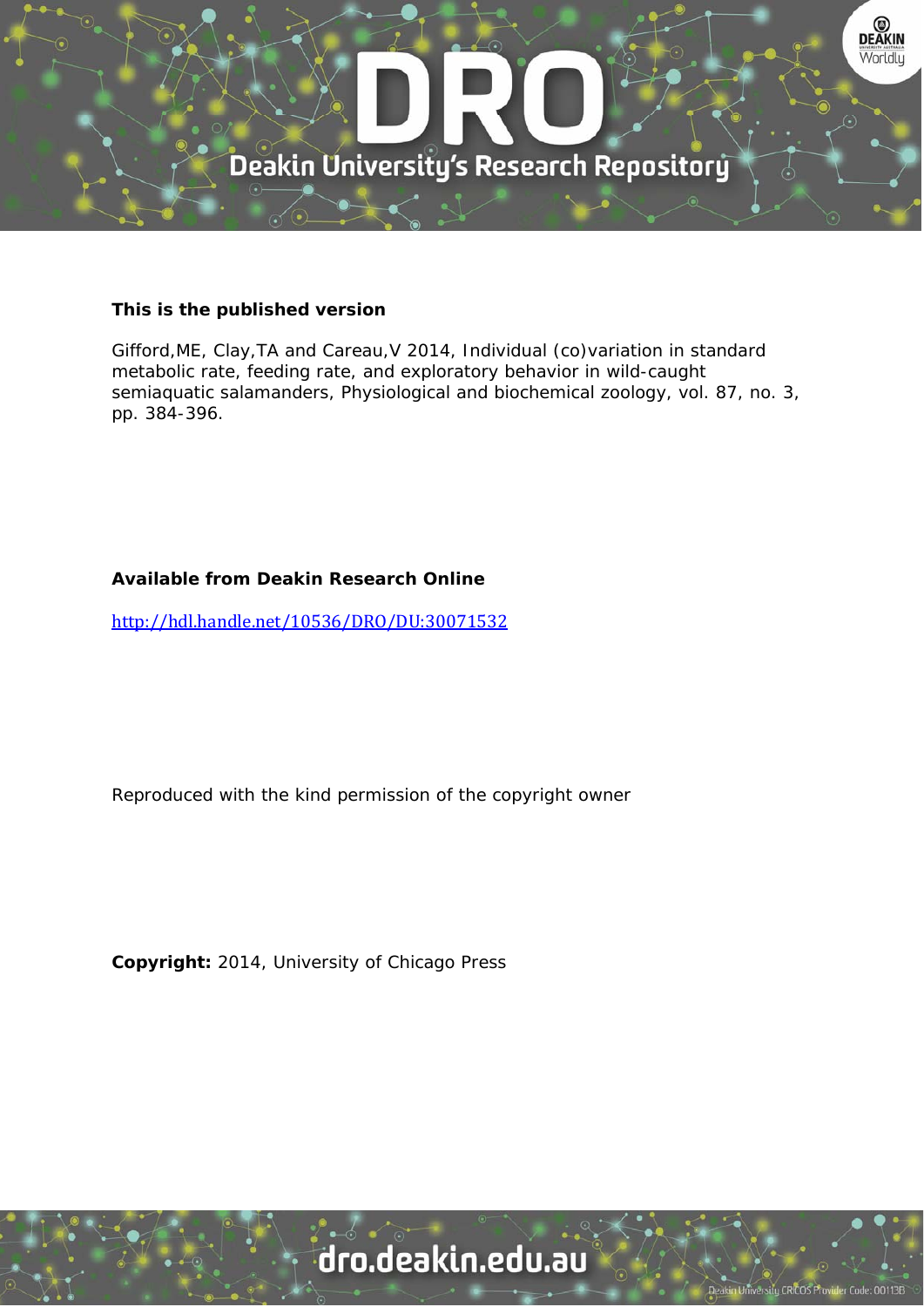

## Division of Comparative Physiology and Biochemistry, Society for Integrative and Comparative Biology

Individual (Co)variation in Standard Metabolic Rate, Feeding Rate, and Exploratory Behavior in Wild-Caught Semiaquatic Salamanders Author(s): Matthew E. Gifford, Timothy A. Clay, and Vincent Careau Source: Physiological and Biochemical Zoology, Vol. 87, No. 3 (May/June 2014), pp. 384-396 Published by: [The University of Chicago Press](http://www.jstor.org/action/showPublisher?publisherCode=ucpress). Sponsored by the [Division of Comparative](http://www.jstor.org/action/showPublisher?publisherCode=sicb) [Physiology and Biochemistry, Society for Integrative and Comparative Biology](http://www.jstor.org/action/showPublisher?publisherCode=sicb) Stable URL: http://www.jstor.org/stable/10.1086/675974 Accessed: 25/03/2015 19:13

Your use of the JSTOR archive indicates your acceptance of the Terms & Conditions of Use, available at <http://www.jstor.org/page/info/about/policies/terms.jsp>

JSTOR is a not-for-profit service that helps scholars, researchers, and students discover, use, and build upon a wide range of content in a trusted digital archive. We use information technology and tools to increase productivity and facilitate new forms of scholarship. For more information about JSTOR, please contact support@jstor.org.



*The University of Chicago Press* and *Division of Comparative Physiology and Biochemistry, Society for Integrative and Comparative Biology* are collaborating with JSTOR to digitize, preserve and extend access to *Physiological and Biochemical Zoology.*

http://www.jstor.org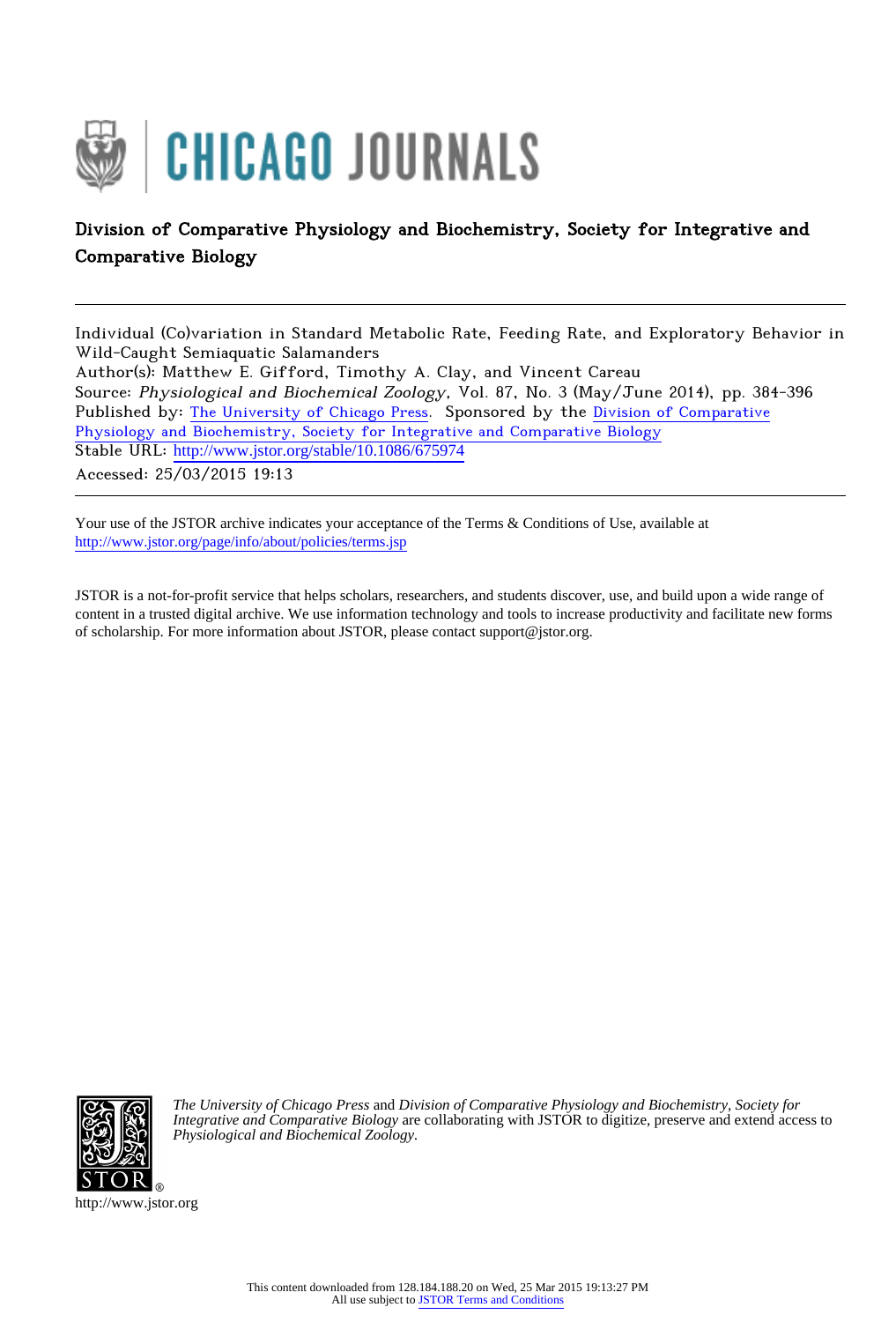# **Individual (Co)variation in Standard Metabolic Rate, Feeding Rate, and Exploratory Behavior in Wild-Caught Semiaquatic Salamanders**

Matthew E. Gifford<sup>1,\*</sup> **Timothy A. Clay**1,2 **Vincent Careau**<sup>3</sup>

1 Department of Biology, University of Arkansas, Little Rock, Arkansas 72204; <sup>2</sup> Department of Applied Science, University of Arkansas, Little Rock, Arkansas 72204; <sup>3</sup> Center for Integrative Ecology, School of Life and Environmental Science, Deakin University, Victoria, Australia

Accepted 11/21/2013; Electronically Published 4/9/2014

#### **ABSTRACT**

Repeatability is an important concept in evolutionary analyses because it provides information regarding the benefit of repeated measurements and, in most cases, a putative upper limit to heritability estimates. Repeatability (*R*) of different aspects of energy metabolism and behavior has been demonstrated in a variety of organisms over short and long time intervals. Recent research suggests that consistent individual differences in behavior and energy metabolism might covary. Here we present new data on the repeatability of body mass, standard metabolic rate (SMR), voluntary exploratory behavior, and feeding rate in a semiaquatic salamander and ask whether individual variation in behavioral traits is correlated with individual variation in metabolism on a whole-animal basis and after conditioning on body mass. All measured traits were repeatable, but the repeatability estimates ranged from very high for body mass  $(R = 0.98)$ , to intermediate for SMR  $(R = 0.39)$  and food intake ( $R = 0.58$ ), to low for exploratory behavior ( $R = 0.25$ ). Moreover, repeatability estimates for all traits except body mass declined over time (i.e., from 3 to 9 wk), although this pattern could be a consequence of the relatively low sample size used in this study. Despite significant repeatability in all traits, we find little evidence that behaviors are correlated with SMR at the phenotypic and among-individual levels when conditioned on body mass. Specifically, the phenotypic correlations between SMR and exploratory behavior were negative in all trials but significantly so in one trial only. Salamanders in this study showed individual variation in how their exploratory behavior changed across trials (but not body mass, SMR, and feed intake), which might have contributed to observed changing correlations across trials.

#### **Introduction**

Evolutionary biologists are typically interested in how the traits of organisms and the functions accomplished by these traits are related to fitness (Arnold 1983). Natural selection acts on differences among individuals, and, for that reason, individual variation is usually seen as the "raw material" on which selection can act. Individual variation can also be seen as the result of selection itself, as both natural selection and sexual selection sometimes favor the coexistence of alternative morphs or strategies within a population (Wilson et al. 1994; Wilson 1998; Calsbeek et al. 2002; Dingemanse and Réale 2005; Angilletta et al. 2006; Corl et al. 2010). As a result, the study of individual variation is pivotal to our understanding of evolution (Bennett 1987; Bauwens et al. 1995; Careau and Garland 2012).

An important first step of any evolutionary analysis is to quantify the repeatability (*R*) of the traits measured, defined as the ratio of among-individual variance to total phenotypic variance (Falconer and Mackay 1996). *R* is an important feature to quantify on both practical grounds and empirical grounds because it provides information regarding the benefit of repeated measurements and a putative upper limit to heritability estimates (Boake 1989; Falconer and Mackay 1996; Lynch and Walsh 1998; but see Dohm 2002). An extensive literature has accumulated documenting repeatability of numerous morphological, physiological, behavioral, performance, and life-history traits in a great diversity of organisms (Garland and Losos 1994; Versteegh et al. 2008; Bell et al. 2009; Careau and Garland 2012; Wolak et al. 2012; White et al. 2013). As natural selection is thought to act more directly on life-history and behavioral traits than performance, physiological, and morphological traits (Arnold 1983; Careau and Garland 2012), one may expect to find marked differences in the repeatability of traits across trait categories. However, as shown by Bell et al. (2009) for behavioral traits, comparing repeatability estimates may be confounded by differences in the representation of taxa, time interval over which *R* is estimated, environmental conditions (e.g., laboratory vs. wild), age or sex groups, and number of observations per individual. Our first objective was to control for these sources of variation and compare *R* across trait categories and different time intervals in a set of wild-caught salamanders.

Just as phenotypic variance can be partitioned into amongand within-individual variances, phenotypic correlations  $(r_p)$ 

<sup>\*</sup> Corresponding author; e-mail: [megifford@ualr.edu.](mailto:megifford@ualr.edu)

Physiological and Biochemical Zoology 87(3):384-396. 2014. © 2014 by The University of Chicago. All rights reserved. 1522-2152/2014/8703-3069\$15.00. DOI: 10.1086/675974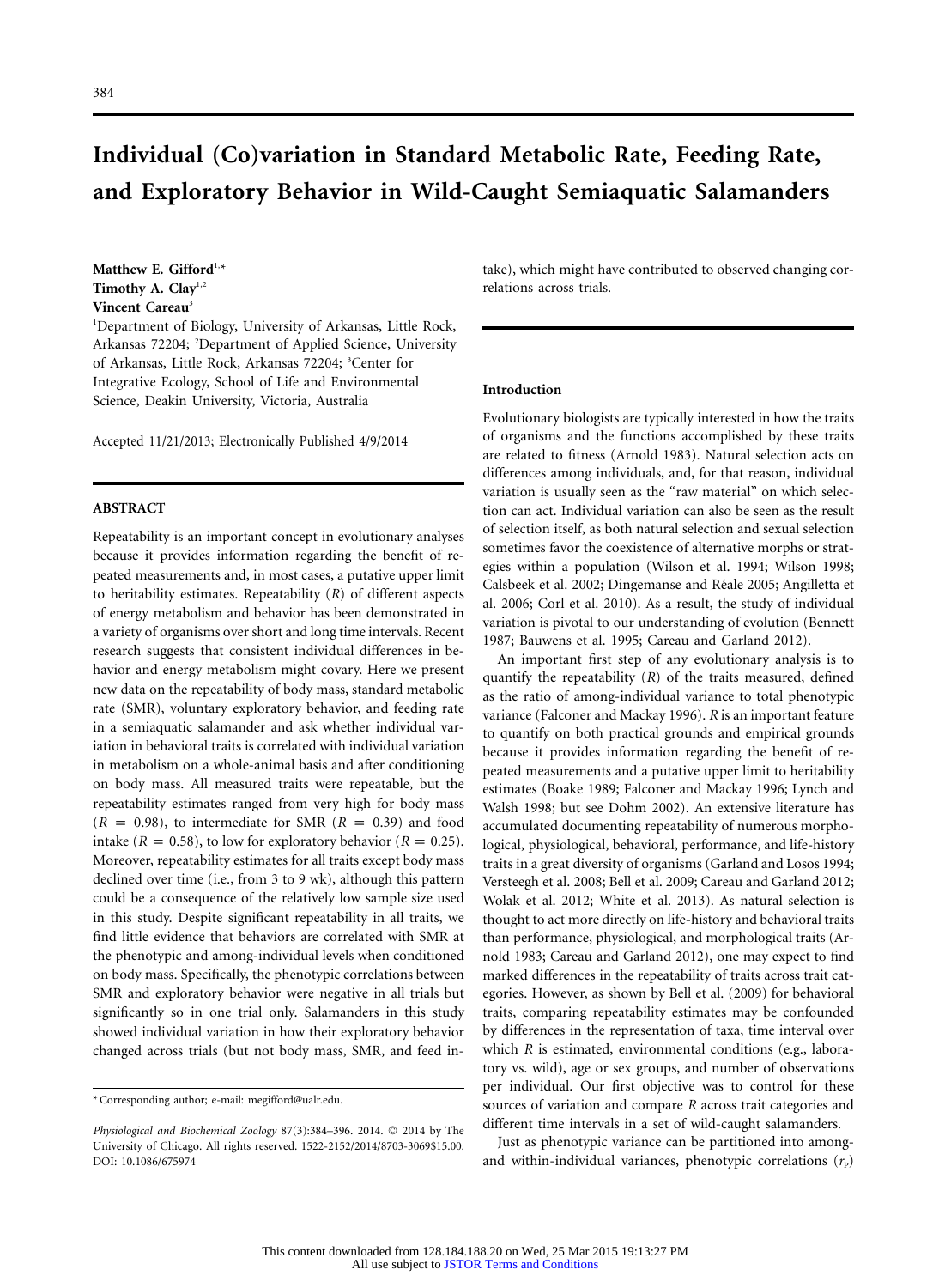can be partitioned into among- and within-individual correlations. An among-individual correlation  $(r_{ind})$  is present when individual mean values of trait *y* correlate with individual mean values of trait *z*. A within-individual correlation  $(r_e)$  exists when an individual's change in  $y$  between time period  $t$  and  $t + 1$ is correlated with its change in *z* over the same period (Dingemanse and Dochtermann 2013). A focus on  $r_{\rm P}$  without consideration of  $r_{ind}$  and  $r_{e}$  may lead to inappropriate conclusions. For example, a behavioral syndrome describes the situation where the among-individual components in two behavioral traits are correlated (Dingemanse et al. 2012*b*). Given that the average repeatability of behavioral traits is 0.37 (Bell et al. 2009),  $r_{\rm e}$  should influence  $r_{\rm p}$  1.7 times more than  $r_{\rm ind}$  (Dingemanse and Dochtermann 2013).

The pace-of-life syndrome (POLS) concept stipulates that species, populations, or individuals should differ in a suite of physiological traits and be coadaptated with the life-history particularities favored under different ecological conditions (Ricklefs and Wikelski 2002; Wikelski et al. 2003; Martin et al. 2006). Although the POLS concept is potentially applicable across multiple levels of biological organization (i.e., species, populations, individuals), its relevance at the individual level remains poorly explored (Réale et al. 2010). Moreover, studies on the POLS concept have largely neglected behavioral traits, most likely due to the challenge associated with measuring behavior in a way that it is comparable across species (but see Careau et al. 2009). Therefore, our second objective was to test whether two behavioral traits, namely, feeding rate and exploratory behavior, were correlated with standard metabolic rate (SMR) at different levels of variation (i.e., we estimated  $r_{\rm p}$ ,  $r_{\rm ind}$ , and  $r_{\rm e}$ ).

The empirical studies conducted on this topic so far indicate that the relationship between maintenance metabolism (i.e., SMR in ectotherms and basal metabolic rate in endotherms) and exploratory behavior can be positive, absent, or negative, depending on the taxon studied, level of analysis (i.e., interspecific correlations vs. intraspecific correlations and phenotypic correlations vs. genetic correlations), sex, and environmental contexts (reviewed in Careau and Garland 2012; see also Le Galliard et al. 2012; Maldonado et al. 2012; Bouwhuis et al. 2013). One reason why a general pattern has not yet emerged from these studies might be that all but one of them (Careau et al. 2011) focused on  $r_{\rm P}$ . Given that the repeatability of both maintenance metabolism and exploratory behavior is typically low (i.e.,  $R < 0.4$ ), it is very likely that  $r_e$  obfuscates any potentially informative relationships at the among-individual level (i.e.,  $r_{\text{ind}}$ ).

Open-field and other novel-environment tests are widely used in personality research as it is shown that these tests measure components of an individual's behavior that are predictive of its behavior in free-ranging conditions, including space use (Boon et al. 2008; Boyer et al. 2010; van Overveld and Matthysen 2010; Montiglio et al. 2012) and dispersal (Fraser et al. 2001; Dingemanse et al. 2003). However, it has also been shown that individuals differ in how their exploratory behavior changes across repeated trials (possibly related to habituation;

Dingemanse et al. 2012*a*). Such changes occurring within individuals could also obfuscate any potentially informative relationships at the among-individual level (i.e.,  $r_{ind}$ ). The extent to which individuals differ in how their SMR changes across trials, in relation to habituation to respirometry procedures (Careau et al. 2008), is currently unknown.

In this study, we present new data on body mass, SMR, voluntary exploratory behavior, and feeding intake in a set of wild-caught semiaquatic salamanders (*Desmognathus brimleyorum*). Our approach was multifaceted and aimed at estimating consistency of individual differences for each trait and the temporal pattern of repeatability. In addition, we tested whether behavioral traits were correlated with SMR at multiple levels (i.e., the phenotypic level, among-individual level, and within-individual level). Finally, we asked whether individuals significantly differed in how their body mass, SMR, feeding rate, and exploratory behavior changed over the three trials.

#### **Material and Methods**

#### *Salamander Maintenance and Sampling Time Line*

The University of Arkansas at Little Rock Institutional Animal Care and Use Committee approved all experimental methods and procedures (protocol R-11-02). We collected 19 adult salamanders from the field (16 females and 3 males) and maintained them individually in plastic containers (21 cm  $\times$  13  $cm \times 5$  cm) housed in a temperature-controlled incubator set at 15C with a photoperiod of 14L : 10D. Plastic containers contained moist paper toweling to prevent desiccation. Salamanders received approximately 100 fruit flies (*Drosophila hydei*) at weekly intervals (except for the week preceding trials to ensure that animals were postabsorptive). We first quantified SMR, exploratory behavior, and feeding rate in all individuals after 2 wk of captivity (week 0). To measure repeatability over different time periods, we remeasured SMR, exploratory behavior, and feeding rate during the fifth and eleventh weeks of captivity. Hence, we had pairs of measurements for all traits that were separated by 3 wk (week 0 vs. week 3), 6 wk (week 3 vs. week 9), and 9 wk (week 0 vs. week 9).

#### *Metabolic Rate Measurements*

We measured SMR of salamanders in an automated flowthrough system (Qubit Systems, Kingston, Ontario) at 15°C. Metabolic chambers consisted of 60-mL cylinders each containing a small length of moist sponge to prevent salamander desiccation during measurement. Source gas was pulled through Drierite and soda lime columns prior to entering a mass flow controller (G246, Qubit Systems), which regulates the flow rate through metabolic chambers. We maintained flow rates during measurement at 100 mL min<sup>-1</sup>. The air stream exiting the chambers flowed into a gas switcher (G244, Qubit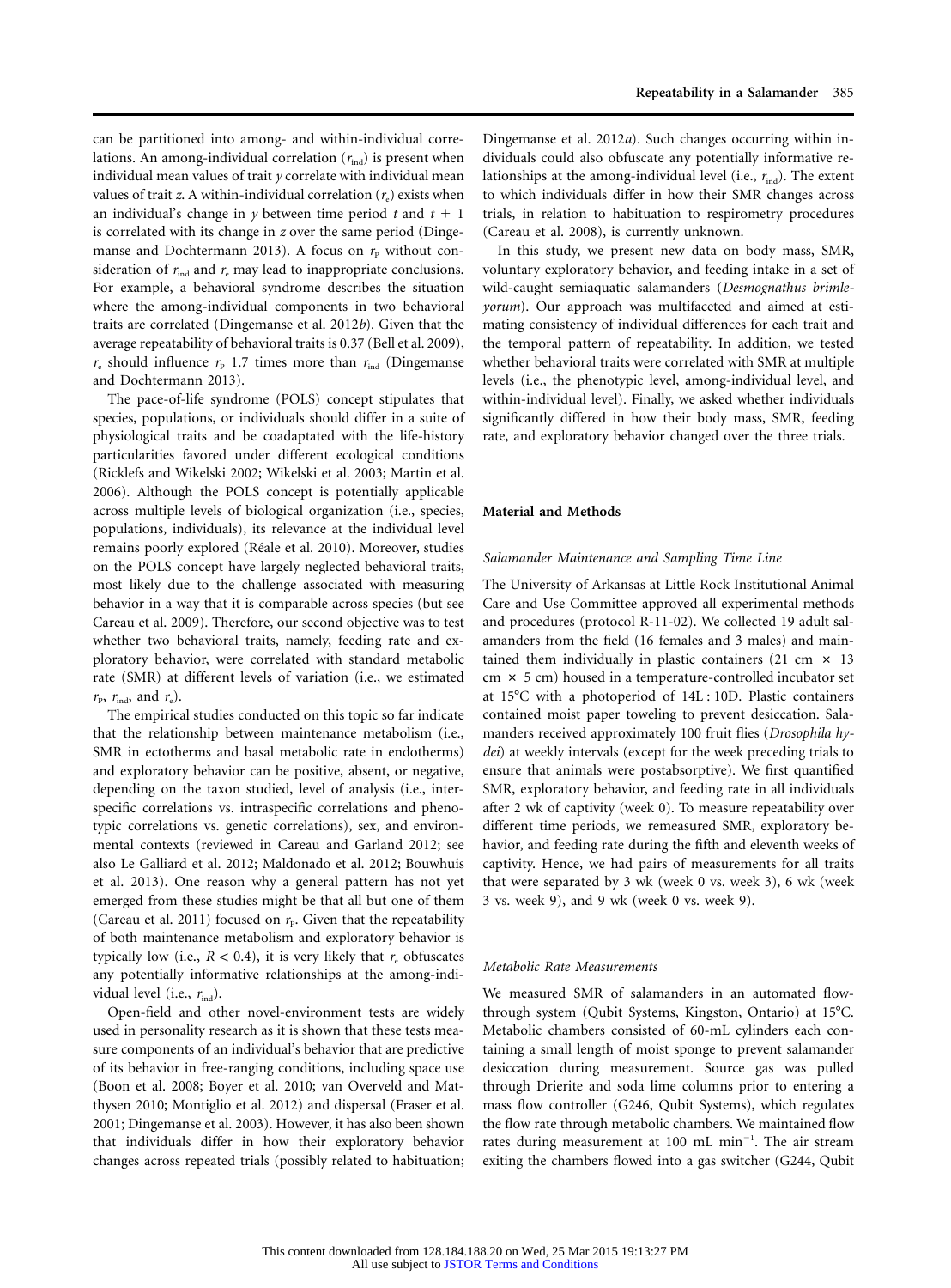|                       | Fixed effects |      |                  |           |           |                  | Random effects     |                |                  |                      |                       |
|-----------------------|---------------|------|------------------|-----------|-----------|------------------|--------------------|----------------|------------------|----------------------|-----------------------|
|                       | Trial         |      | Body mass        |           | Intercept |                  |                    | Residual       | Repeatability    |                      |                       |
| Data/interval         | F             | df   | $\boldsymbol{P}$ | F         | df        | $\boldsymbol{P}$ | $V_{I}$ $\pm$ SE   | $\chi^2_{0:1}$ | $\boldsymbol{P}$ | $V_{\rm R}$ $\pm$ SE | $R \pm SE$            |
| Body mass:            |               |      |                  |           |           |                  |                    |                |                  |                      |                       |
| All data              | 23.88         | 36.0 | < .001           | NA        | <b>NA</b> | NA               | $.998 \pm .335$    | 120.43         | < .001           | $.021 \pm .005$      | .980 $\pm$<br>.008    |
| 3 wk                  | 17.00         | 18.0 | .001             | NA        | <b>NA</b> | <b>NA</b>        | $1.012 \pm .339$   | 69.80          | < 0.01           | $.011 \pm .004$      | .990 $\pm$<br>.005    |
| 6 wk                  | 14.01         | 18.0 | .001             | <b>NA</b> | NA        | NA               | .996 $\pm$ .336    | 55.85          | < .001           | $.023 \pm .008$      | .977<br>$\pm$<br>.011 |
| 9 wk                  | 34.30         | 18.0 | .000             | NA        | <b>NA</b> | <b>NA</b>        | $.972 \pm .329$    | 51.76          | < 0.01           | $.029 \pm .010$      | .971 $\pm$<br>.013    |
| SMR:                  |               |      |                  |           |           |                  |                    |                |                  |                      |                       |
| All data              | .93           | 37.5 | .403             | 50.04     | 18.3      | < 0.01           | $.148 \pm .079$    | 7.27           | .004             | $.227 \pm .054$      | .394 $\pm$<br>.159    |
| 3 wk                  | 1.30          | 18.5 | .268             | 48.11     | 17.6      | < 0.01           | .176 $\pm$<br>.094 | 5.32           | .011             | $.169 \pm .056$      | .510 $\pm$<br>.187    |
| 6 wk                  | 1.32          | 18.5 | .266             | 45.64     | 17.7      | < 0.01           | $.125 \pm$<br>.094 | 2.16           | .071             | $.240 \pm .080$      | .342 $\pm$<br>.226    |
| 9 wk                  | .24           | 19.7 | .631             | 39.76     | 18.0      | < 0.01           | .129 $\pm$<br>.104 | 1.84           | .087             | $.281 \pm .094$      | .316 $\pm$<br>.230    |
| Feeding rate:         |               |      |                  |           |           |                  |                    |                |                  |                      |                       |
| All data              | 4.25          | 38.6 | .021             | 7.653     | 19.5      | .012             | .448 $\pm$ .192    | 16.99          | < 0.01           | $.324 \pm .077$      | .580 $\pm$<br>.137    |
| 3 wk                  | 8.44          | 19.2 | .009             | 6.163     | 18.4      | .023             | $.592 \pm .234$    | 16.54          | < .001           | $.169 \pm .056$      | .778 $\pm$<br>.101    |
| 6 wk                  | .70           | 18.9 | .412             | 7.562     | 18.3      | .013             | .226<br>$.444 \pm$ | 6.16           | .007             | $.373 \pm .125$      | .543 $\pm$<br>.192    |
| 9 wk                  | 5.91          | 20.4 | .025             | 5.357     | 18.3      | .033             | .351 $\pm$<br>.206 | 4.01           | .023             | $.428 \pm .143$      | .451 $\pm$ .217       |
| Exploratory behavior: |               |      |                  |           |           |                  |                    |                |                  |                      |                       |
| All data              | 2.84          | 37.2 | .071             | 2.513     | 18.0      | .130             | $.226 \pm .164$    | 2.92           | .044             | $.684 \pm .161$      | .248 $\pm$<br>.175    |
| 3 wk                  | .38           | 18.4 | .546             | 3.299     | 17.4      | .087             | $.366 \pm .243$    | 2.90           | .044             | $.574 \pm .191$      | .389 $\pm$<br>.237    |
| 6 wk                  | 4.71          | 18.6 | .043             | 1.570     | 17.7      | .226             | .229<br>.275 $\pm$ | 1.68           | .097             | $.636 \pm .212$      | .302 $\pm$<br>.251    |
| 9 wk                  | 2.27          | 19.3 | .148             | 1.638     | 17.7      | .217             | .138 $\pm$ .228    | .39            | .267             | $.800 \pm .267$      | $.147 \pm .258$       |

Table 1: Repeatability (*R*) of log<sub>10</sub>-transformed body mass (g), log<sub>10</sub>-transformed standard metabolic rate (SMR), feeding rate (flies consumed), and exploratory behavior (squares crossed in a novel environment) in 19 wild-caught semiaquatic salamanders (*Desmognathus brimleyorum*)

Note. Table shows data from all trials ("All data") and different pairs of trials separated by different time intervals (3, 6, and 9 wk) and parameters from univariate mixed-effect models with fixed effects of trial (categorical) and body mass and a random effect for individual identity. Estimates of between- and within-individual variances ( $V_1$  and  $V_R$ , respectively) and repeatability (*R*) are reported with their standard errors ( $\pm$ SE). The significance of  $V_1$  was tested using a log-likelihood ratio test with a  $\chi^2$  statistic distributed as an equally weighted mixture of  $\chi^2$  distributions with 1 and 0 df ( $\chi^2_{0:1}$ ). Each trait was standardized to a mean of 0 and a phenotypic variance of 1 prior to analysis.  $NA = not$  applicable.

Systems), which directed the stream from a focal chamber through the gas analyzers. The effluent gas stream was subsampled in parallel through  $H_2O$  scrubbers prior to entering an  $O_2$ (S104 [DOX], Qubit Systems) and a CO<sub>2</sub> (S157, Qubit Systems) analyzer. We quantified gas exchange rates using equations of Withers (2001) to account for dilution and concentration effects. These calculations were performed in the Multi Channel Gas Exchange software (C950, Qubit Systems).

We placed six animals individually in metabolic chambers at 0900 hours and recorded gas exchange continuously for 24 h. Because animals were measured sequentially, each cycle through six animals (interspersed with measurement of a reference chamber) required 2 h (10 min recording each animal followed by a 10-min recording of the reference chamber). Therefore, we obtained 12 measurements for each animal throughout the 24-h period. Salamanders were typically active during the first cycle, so we treat this as an acclimation period and exclude this initial measurement for each animal from analysis. We calculated SMR for each animal as the mean 120 s of the lowest continuous stable  $O_2$  and  $CO_2$  recordings over the final 11 cycles. We measured body mass immediately prior to and after

SMR trials. We used the average of these two body mass measurements in all analyses (see below).

#### *Voluntary Exploratory Behavior*

Forty-eight hours after metabolic rate measurement, each salamander was subjected to an open-field behavioral trial to quantify exploratory behavior. For each open-field assay a salamander was placed in a disinfected, naive arena (21 cm  $\times$  13  $cm \times 5$  cm) in a random position inside the arena. The floor of the arena was covered with a  $2 \times 2$ -cm grid. We initiated a behavioral trial by placing a salamander in an arena and placing the arena and salamander in an environmental chamber with no illumination and set at 15°C. We digitally recorded four salamanders simultaneously (each in separate arenas) using infrared security cameras connected to a digital video recorder. After initiation, each salamander was recorded for 15 min. Voluntary behavior was quantified as the total number of grid squares a salamander crossed throughout the entire 15 min trial. Repeat visits to the same square were counted; thus,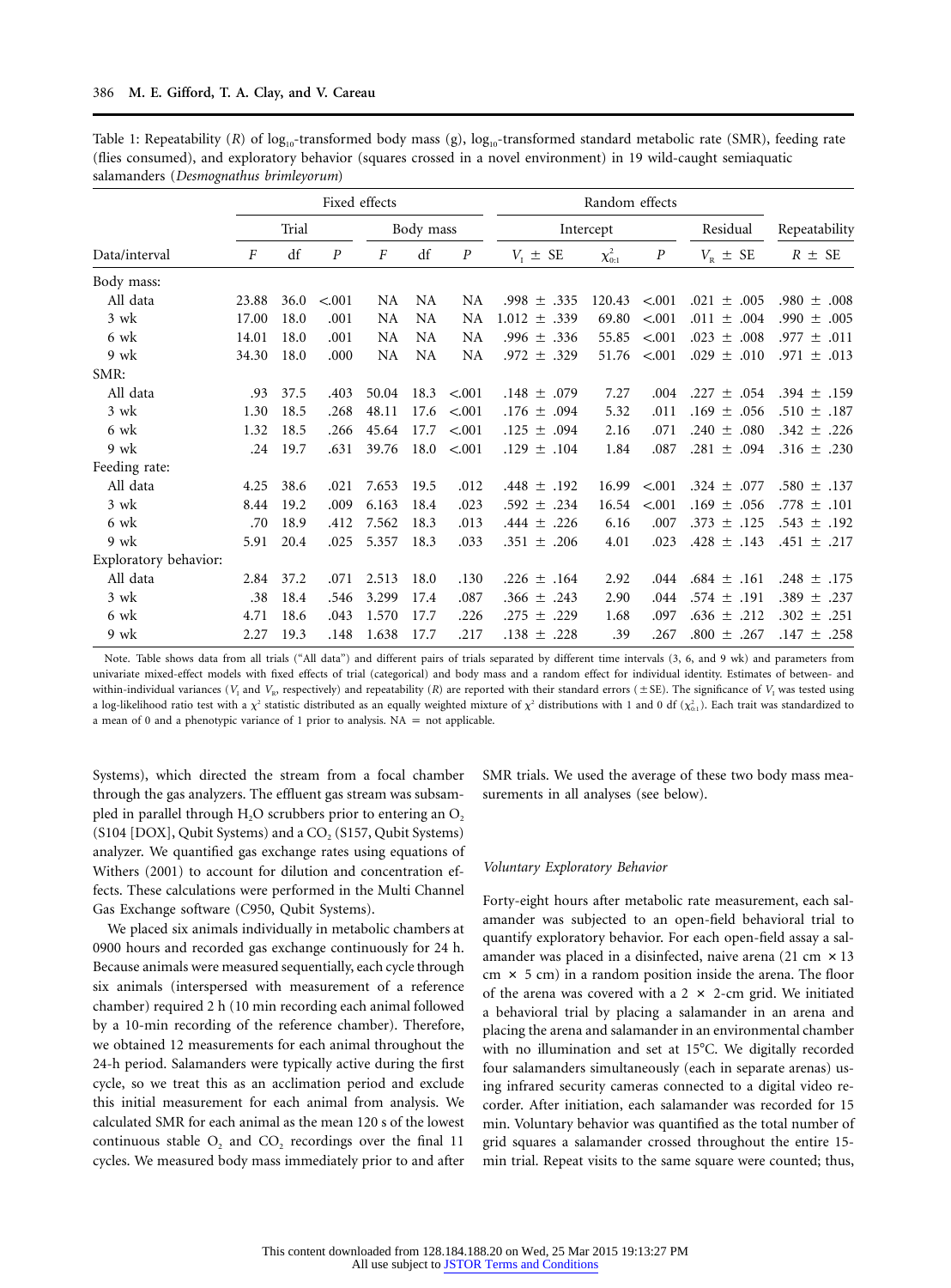

Figure 1. Individual variation in log<sub>10</sub>-transformed body mass (g; A),  $\log_{10}$ -transformed standard metabolic rate (SMR,  $\mu$ L $O_2$  h<sup>-1</sup>; *B*) at 15°C, feeding rate (no. flies consumed d<sup>-1</sup>; C), and exploratory behavior (EB, no. squares crossed in a novel environment; *D*) in 19 wild-caught semiaquatic salamanders (*Desmognathus brimleyorum*) in three temporally separated trials. All traits are shown as residuals from a linear regression against  $log_{10}$ -transformed body mass (except in *A*). Individuals were ordered along the *X*-axis according to their mean value (i.e., order differs across panels). See table 1 for statistical results.

number of squares crossed represents the rate of movement in a novel environment.

#### *Feeding Trials*

Twenty-four hours after each set of behavioral assays was completed, we measured voluntary feeding rate for each salamander at  $15^{\circ}$ C. We conducted feeding trials in plastic containers (21) cm  $\times$  13 cm  $\times$  5 cm) over 4 d. We offered fasted salamanders 100 fruit flies (*D. hydei*). Each subsequent day we counted the number of flies consumed and replenished flies to the original number. Most animals consumed a large number of flies on the first day (mean  $= 83$  flies) with lower numbers on the following 3 d. We quantified feeding rate (flies  $d^{-1}$ ) as the number of flies consumed over the final 3 d of the trial divided by 3.

#### *Analysis: Allometry*

We analyzed all data in the R statistical programming language (ver. 3.0.0) and ASReml-R (Butler et al. 2007). Because of the extremely biased sex ratio in our sample (16 females, 3 males), we did not include sex in analyses. Body mass and SMR were normalized by  $log_{10}$  transformation. We first examined whether SMR, feeding rate, and exploratory behavior were influenced by body mass using least squares regressions applied on data from each trial separately. We used a linear mixed model (LMM; with individual identity as a random effect) to test whether allometric scaling exponents were different from one trial to another.

#### *Analysis: Repeatability*

We tested whether individuals differed significantly in body mass, SMR, feeding rate, and exploratory behavior using mixed models with individual identity fitted as a random effect. In all mixed models, the dependent variable was standardized to a mean of 0 and variance of 1, and trial number was fitted as a categorical variable. All models for SMR, feeding rate, and exploratory behavior included a fixed-effect body mass recorded for that trial to account for changes in body mass over the study. Hence, our repeatability estimates should be interpreted as being conditioned on body mass (see Wilson 2008). Significance of fixed effects was tested with a conditional Wald *F* statistic, and the denominator degrees of freedom (df) were calculated following Kenward and Roger (1997).

In a first step, we provided an overall estimate of repeatability across trials by including all data in the mixed model. In a second step, we included different pairs of trials to estimate repeatability over different time intervals (3, 6, and 9 wk; see above). We calculated *R* as the ratio of among-individual variance  $(V_1)$  to total phenotypic variance  $(V_p)$ .  $V_1$  is quantified as the variance attributed to individual identity as a random effect and  $V_{\rm P}$  as the sum of  $V_{\rm I}$  and residual variance ( $V_{\rm R}$ ; conditioned on fixed effects). Approximate standard errors for repeatability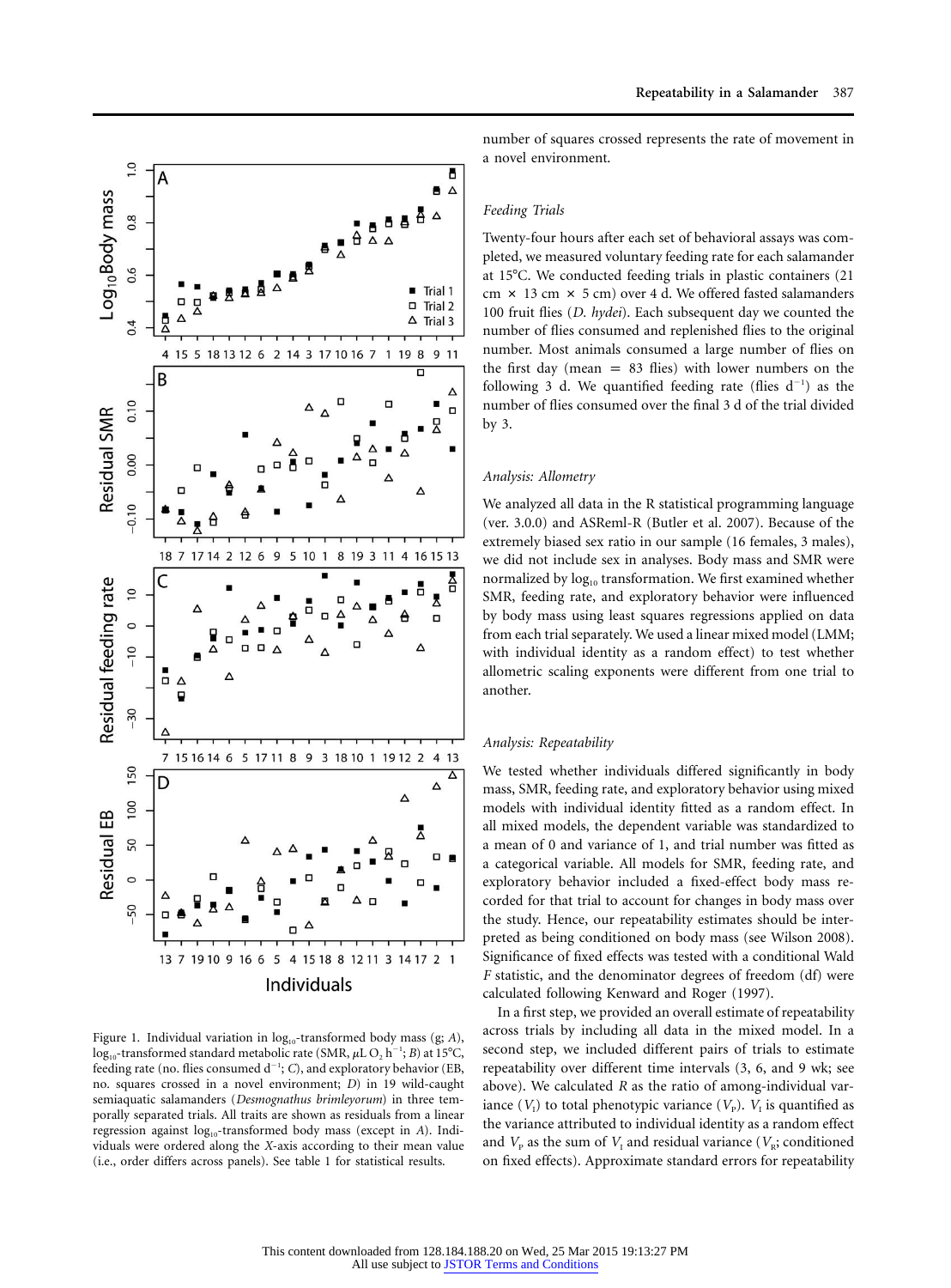

Figure 2. Temporal changes in repeatability ( $\pm$  SE) for log<sub>10</sub>-transformed body mass (g; filled circles), log<sub>10</sub>-transformed standard metabolic rate at 15°C (SMR,  $\mu$ L O<sub>2</sub> h<sup>-1</sup>; filled triangles), feeding rate (no. flies consumed  $d^{-1}$ ; filled squares), and exploratory behavior (no. squares crossed in a novel environment; open triangles) in 19 wildcaught semiaquatic salamanders (*Desmognathus brimleyorum*). Symbols enclosed in circles denote repeatabilities that were not statistically significant (black circle,  $P > 0.10$ ) or marginally nonsignificant (gray circle,  $P < 0.1 > 0.05$ ; see table 1).

estimates were obtained using the delta method (see app. 1 in Lynch and Walsh 1998).

We tested for the statistical significance of  $V<sub>I</sub>$  using a likelihood ratio test (LRT) comparing the log likelihoods of a full model that included  $V<sub>I</sub>$  and a reduced model that excluded it. The LRT statistic is equal to twice the difference in log likelihoods between the two nested models and is assumed to follow a  $\chi^2$  distribution with df equal to the difference in the number of parameters estimated. However, when testing a single component against a boundary of its parameter space (e.g.,  $V_1$ ) 0), the  $\chi^2$  statistic is distributed as an equally weighted mixture of  $\chi^2$  distributions with 1 and 0 df ( $\chi^2_{0:1}$ ; Self and Liang 1987). In practice, this is equivalent to halving *P* values obtained from a  $\chi^2$  distribution with 1 df (Dominicus et al. 2006).

#### *Analysis: Phenotypic Correlations*

Using data from all trials, we fitted a three-trait multivariate model to estimate the phenotypic correlation  $(r_p)$  between SMR, feeding rate, and exploratory behavior on a whole-animal basis and after traits were conditioned on body mass. The multivariate model allowed a correlation (*corgh* structure in AS-Reml-R) between the residual variance of each trait. Such an

analysis is accomplished in a one-step process, which is more conservative than a two-step analysis (e.g., when residuals are first calculated and then used for testing correlations).

To estimate the  $r_p$  values between SMR, feeding rate, and exploratory behavior within each of the three trials, we ran a second three-trait multivariate model in which we allowed trialspecific residual variances and correlations. In addition to providing  $r_p$  values within each trial, we could compare this model with a reduced model in which the correlations for a pair of traits (e.g., SMR and feeding rate) were constrained to be equal across all trials. Because this model estimates two fewer parameters, we could use a LRT with 2 df to test whether the correlations were significantly different across trials. Each multivariate model was computed twice, one in which trial number (categorical) was the only fixed effect to estimate whole-animal correlations and another in which  $log_{10}$ -transformed body mass was included to estimate correlations conditioned on body mass.

#### *Analysis: Among- and Within-Individual Correlations*

Because  $r_p$  values are shaped by correlations at two distinct levels of variance, among  $(V_{\rm I})$  and within  $(V_{\rm e})$  individuals, they provide limited information about the nature of the association between traits (Dingemanse and Dochtermann 2013). An among-individual correlation  $(r_{ind})$  reflects the effects (i.e., genetic, epigenetic, or other permanent environmental effects) that are responsible for the association between the two traits, whereas a within-individual correlation  $(r_e)$  represents combined, reversible changes in the two traits (i.e., phenotypic plasticity) occurring within an individual (Ferrari et al. 2013).

We estimated  $r_{ind}$  and  $r_e$  between SMR, feeding rate, and exploratory behavior using data from all trials and fitting a three-trait multivariate model. This model included a random effect of individual identity  $(V_1)$  fitted to all dependent variables and an unstructured correlation matrix between them, which estimated  $r_{\text{ind}}$ . An unstructured correlation matrix between the residual variances  $(V_e)$  estimated the  $r_e$  values among traits. Again, the correlations between SMR, feeding rate, and exploratory behavior were estimated on a whole-animal basis and after conditioning on body mass by excluding or including a fixed effect of log<sub>10</sub>-transformed body mass, respectively.

#### *Analysis: Individual Variation across Trials*

Using data from all trials, we fitted random regression models to test whether individuals differ significantly in how their body mass, SMR, feeding rate, and exploratory behavior changed over the three trials (for detailed explanation of the approach, see Singer and Willett 2003). Random slope models describe the pattern of among-individual variation over a gradient (trial in our case) by estimating the variance in elevation (intercept;  $V_1$ ), the variance in slope ( $V_s$ ), and the covariance between  $V_1$ and  $V_s$  (Cov<sub>I-S</sub>). We therefore tested for the presence of random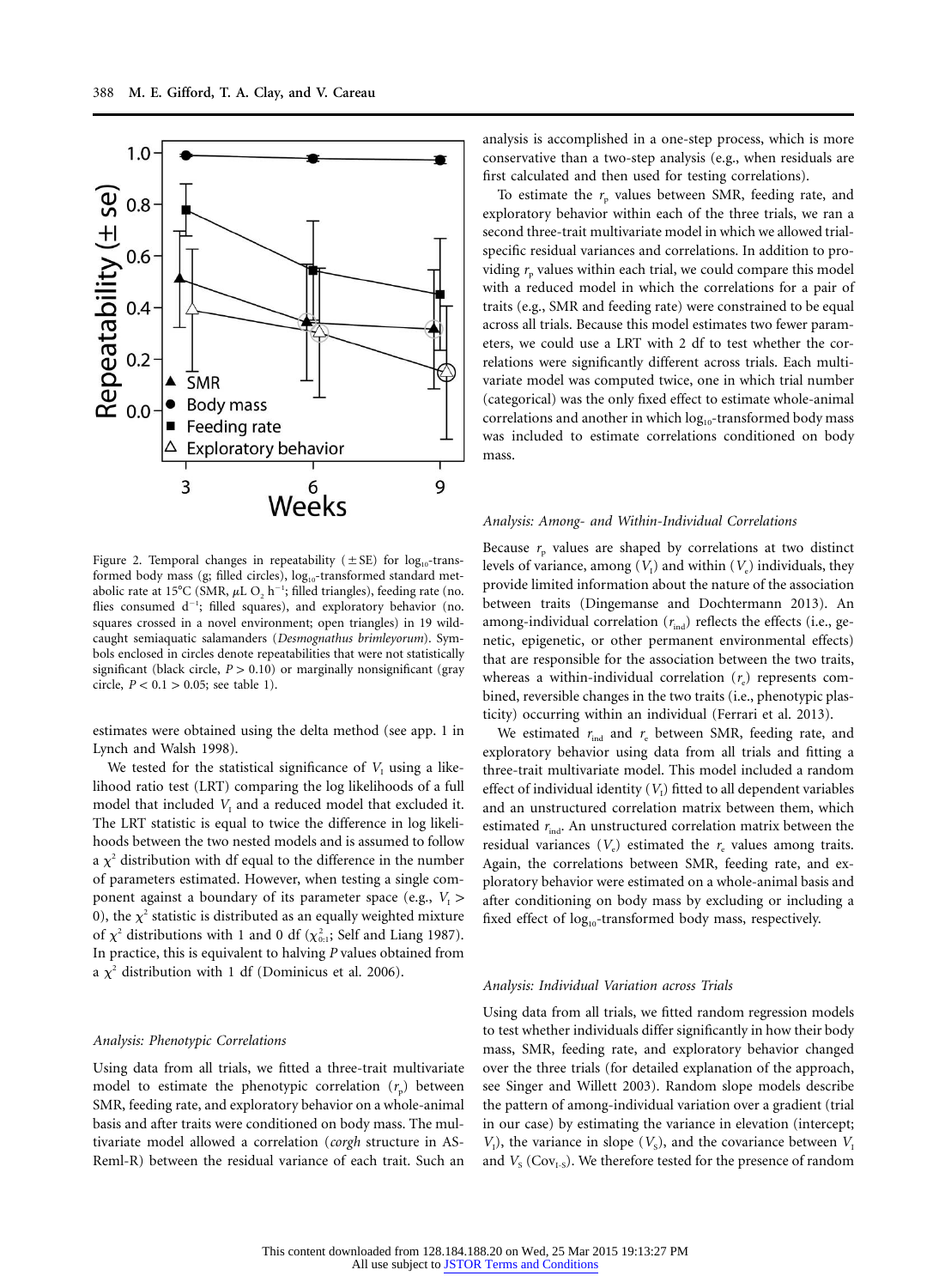|                       | Whole-animal correlations |            |                  | Mass-conditioned<br>correlations |            |                  |  |
|-----------------------|---------------------------|------------|------------------|----------------------------------|------------|------------------|--|
| Data                  | $r_{\rm p}$ $\pm$ SE      | $\chi_1^2$ | $\boldsymbol{P}$ | $r_{\rm p} \pm \text{SE}$        | $\chi_1^2$ | $\boldsymbol{P}$ |  |
| SMR vs. feeding rate: |                           |            |                  |                                  |            |                  |  |
| All                   | .39 $\pm$ .12             | 9.06       | .003             | $.04 \pm .14$                    | .07        | .796             |  |
| Trial 1               | $.31 \pm .21$             | 1.87       | .172             | $-.09 \pm .24$                   | .13        | .720             |  |
| Trial 2               | $.41 \pm .20$             | 3.28       | .070             | $-.14 \pm .24$                   | .36        | .549             |  |
| Trial 3               | $.47 \pm .18$             | 4.39       | .036             | $.28 \pm .22$                    | 1.51       | .219             |  |
| SMR vs. exploratory   |                           |            |                  |                                  |            |                  |  |
| behavior:             |                           |            |                  |                                  |            |                  |  |
| All                   | $-.32 \pm .12$            | 5.93       | .015             | $-.20 \pm .13$                   | 2.17       | .140             |  |
| Trial 1               | $-.29 \pm .22$            | 1.61       | .204             | $-.06 \pm .24$                   | .07        | .787             |  |
| Trial 2               | $-.58 \pm .16$            | 7.38       | .007             | $-.52 \pm .18$                   | 5.30       | .021             |  |
| Trial 3               | $-.22 \pm .22$            | .88        | .347             | $-.13 \pm .23$                   | .31        | .576             |  |
| Feeding rate vs.      |                           |            |                  |                                  |            |                  |  |
| exploratory           |                           |            |                  |                                  |            |                  |  |
| behavior:             |                           |            |                  |                                  |            |                  |  |
| All                   | $-.05 \pm .14$            | .14        | .706             | $.08 \pm .14$                    | .35        | .555             |  |
| Trial 1               | $-.23 \pm .22$            | 1.00       | .317             | $-.10 \pm .24$                   | .19        | .666             |  |
| Trial 2               | $-.10 \pm .23$            | .18        | .671             | $.15 \pm .23$                    | .38        | .538             |  |
| Trial 3               | $.08 \pm .23$             | .13        | .720             | $.17 \pm .23$                    | .52        | .471             |  |

Table 2: Phenotypic correlation estimates ( $r_p \pm SE$ ) from a three-trait multivariate model of standard metabolic rate (SMR), feeding rate (flies consumed), and exploratory behavior (squares crossed in a novel environment) in 19 wild-caught semiaquatic salamanders (*Desmognathus brimleyorum*)

Note. Statistically significant correlations are indicated in bold. An unstructured correlation matrix was included in the residuals to estimate phenotypic correlation for each pair of traits. Models were run with trial number (categorical) as the only variable (whole-animal correlations) and with  $log_{10}$ transformed body mass (mass-residual correlations). The significance of each  $r_p$  was tested using a loglikelihood ratio test with a  $\chi^2$  statistic with 1 df  $(\chi_1^2)$ .

slopes by comparing a model that included all three parameters  $(V_{\rm p}, V_{\rm s}$ , and  $\rm Cov_{I \rm s}$ ) against a model that included  $V_{\rm I}$  only. Since  $V<sub>S</sub>$  is bounded to 0 but Cov<sub>I-S</sub> is not, the  $\chi^2$  statistic is distributed as an equal mixture of mixture of  $\chi_1^2$  and  $\chi_2^2$  distributions  $(\chi^2_{1:2})$ , which is obtained by adding half the *P* value obtained for a  $\chi_1^2$  distribution and half the *P* value obtained for a  $\chi_2^2$ distribution.

#### **Results**

#### *Allometry*

As expected, SMR was significantly and positively correlated with body mass in each trial (separate linear regressions:  $r^2$  > 0.57,  $df = 17$ ,  $P < 0.0002$ ), but the nonsignificant interaction term between trial and body mass (LMM:  $F_{2, 33.9} = 2.126$ ,  $P =$ 0.135) indicated that the differences in scaling across trials were not significant. Similarly, feeding rate was positively correlated with body mass across all trials, but the linear regression was significant only in trial 2 ( $r^2 = 0.32$ , df = 17, *P* = 0.012) and marginally nonsignificant in trials 1 and 3 ( $r^2$  < 0.15, df = 17,  $P > 0.098$ ). The differences in scaling of feeding rate across trials were not significant (LMM:  $F_{2,34} = 0.268$ ,  $P = 0.767$ ). By contrast, exploratory behavior tended to be negatively correlated with body mass in trial 2 ( $r^2 = 0.15$ , df = 17, *P* = 0.105), but the relationships were nonsignificant in trials 1 and 3 ( $r^2$  < 0.10, df = 17, *P* > 0.19). The differences in scaling of exploratory behavior across trials were not significant (LMM:  $F_{2, 34.2} = 0.007, P = 0.993$ .

#### *Repeatability across All Trials*

Using all repeated measures, we obtained significant estimates of among-individual variance  $(V<sub>I</sub>)$  in all traits (table 1). The repeatability estimates ranged from very high for body mass  $(R = 0.98;$  table 1; fig. 1*A*), to intermediate for SMR ( $R =$ 0.39; table 1; fig. 1*B*) and feeding rate ( $R = 0.58$ ; table 1; fig. 1*C*), to low for exploratory behavior ( $R = 0.25$ ; table 1; fig. 1*D*).

#### *Repeatability over Time*

The repeatability in body mass remained high independent of the time period over which it was estimated (table 1; fig. 2).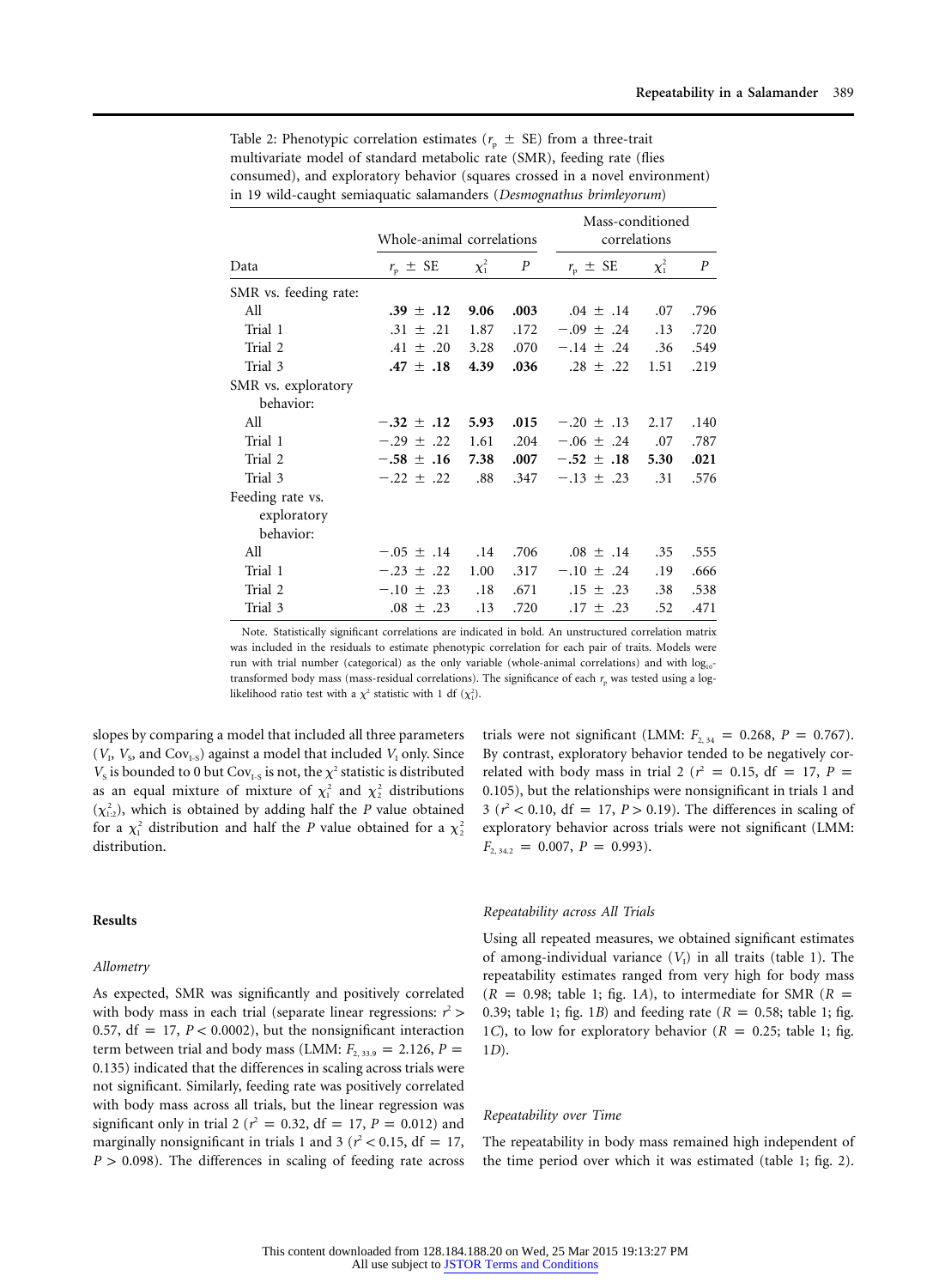| Table 3: Whole-animal and mass-conditioned correlation estimates ( $\pm$ SE) from |
|-----------------------------------------------------------------------------------|
| three-trait multivariate mixed models of standard metabolic rate (SMR),           |
| feeding rate (flies consumed), and exploratory behavior (squares crossed in a     |
| novel environment) in 19 wild-caught semiaquatic salamanders (Desmognathus        |
| brimleyorum)                                                                      |

|                                 | Whole-animal correlations |            | Mass-conditioned<br>correlations |                |            |                  |
|---------------------------------|---------------------------|------------|----------------------------------|----------------|------------|------------------|
| Level                           | $r \pm SE$                | $\chi_1^2$ | $\boldsymbol{P}$                 | $r \pm SE$     | $\chi_1^2$ | $\boldsymbol{P}$ |
| SMR vs. feeding rate:           |                           |            |                                  |                |            |                  |
| $r_{\rm ind}$                   | $.60 \pm .19$ 5.87 .015   |            |                                  | $.25 \pm .33$  | .54        | .461             |
| $r_{\rm e}$                     | $-.17 \pm .16$            | 1.04       | .307                             | $-.17 \pm .16$ | 1.09       | .296             |
| SMR vs. exploratory             |                           |            |                                  |                |            |                  |
| behavior:                       |                           |            |                                  |                |            |                  |
| $r_{\rm ind}$                   | $-.60 \pm .27 \pm .3.41$  |            | .065                             | $-.41 \pm .41$ | .84        | .359             |
| $r_{\rm e}$                     | $-.15 \pm .16$            | .89        | .345                             | $-.15 \pm .16$ | .82        | .365             |
| Feeding rate vs.<br>exploratory |                           |            |                                  |                |            |                  |
| behavior:                       |                           |            |                                  |                |            |                  |
| $r_{\rm ind}$                   | $-.09 \pm .36$            | .07        | .798                             | $.25 \pm .39$  | .40        | .527             |
| $r_{\rm e}$                     | $-.01 \pm .16$            | .00.       | .965                             | $.00 \pm .16$  | .00        | .992             |

Note. Statistically significant correlations are indicated in bold. Unstructured correlation matrices were included at among-individual and residual levels, which yielded estimates of among-individual correlations ( $r_{ind}$ ) and within-individual correlations ( $r_e$ ) for each pair of traits. Models were run with trial number (categorical) as the only variable (whole-animal correlations) and with  $log_{10}$ -transformed body mass (mass-conditioned correlations). The significance of each  $r_{ind}$  and  $r_{e}$  was tested using a loglikelihood ratio test with a  $\chi^2$  statistic with 1 df  $(\chi_1^2)$ .

By contrast, repeatability declined over time in all other traits when conditioned on body mass (table 1; fig. 2). Although the  $V<sub>1</sub>$  estimates for feeding rate were significant over all time periods, the repeatability decreased from 0.78 when estimated over 3 wk to 0.45 when estimated over 9 wk, which represents a 42% decrease (table 1; fig. 2). Even higher decreases were observed in SMR (50% decrease, from 0.49 to 0.25) and exploratory behavior (62% decrease 0.39 to 0.15), with the  $V_1$ estimates becoming marginally nonsignificant over 6 wk and nonsignificant over 9 wk (table 1; fig. 2).

#### *Phenotypic Correlations*

Allowing trial-specific residual variances and correlations revealed that the  $r_p$  values between SMR, feeding rate, and exploratory behavior did not significantly vary from one trial to the next on a whole-animal basis (LRT:  $\chi^2$  < 1.96, *P* > 0.38 for all pairwise combinations; table 4). When conditioned on body mass, however, the  $r_{p}$  values between SMR, feeding rate, and exploratory behavior differed significantly from one trial to the next (table 2). Although none of the trial-specific  $r_p$  values between SMR and feeding rate was significantly different from 0 (table 2), the  $r_{\rm p}$  values were significantly different from each other as they ranged from  $-0.14$  to 0.28 (LRT:  $\chi^2$  = 17.64,  $P < 0.001$ ). The only trial-specific  $r<sub>p</sub>$  that was significantly different from 0 was between SMR and exploratory behavior during trial 2 (table 2). Again, the  $r<sub>p</sub>$  values ranged from  $-0.52$  to

-0.06, which was a significant difference (LRT:  $\chi^2$  = 20.54,  $P < 0.001$ ).

#### *Among- and Within-Individual Correlations*

Using data from all trials, we further partitioned  $r_p$  into amongindividual  $(r_{ind})$  and within-individual  $(r_e)$  correlations. None of the whole-animal and mass-conditioned correlations was statistically significant at the within-individual level (table 3). At the among-individual level, there was a statistically significant whole-animal  $r_{ind}$  between SMR and feeding rate (table 3) and a marginally nonsignificant whole-animal  $r_{ind}$  between SMR and exploratory behavior (table 3; fig. 3*C*). When conditioned on body mass, however,  $r_{ind}$  was weaker and not significantly different from 0 (table 3; fig. 3*D*).

#### *Individual Variation in Phenotypic Change across Trials*

Adding  $V_s$  and Cov<sub>I-S</sub> did not improve model fit for body mass, SMR, and feeding rate (table 4), indicating that the changes in these traits across trials did not significantly differ across individuals (fig.  $4A-4C$ ). By contrast, adding  $V_s$  and Cov<sub>I-S</sub> did significantly improve model fit for exploratory behavior (table 4), suggesting that individuals differed in their habituation to the testing procedure (fig. 4*D*). Indeed, some individuals remained consistent in their exploratory behavior across trials,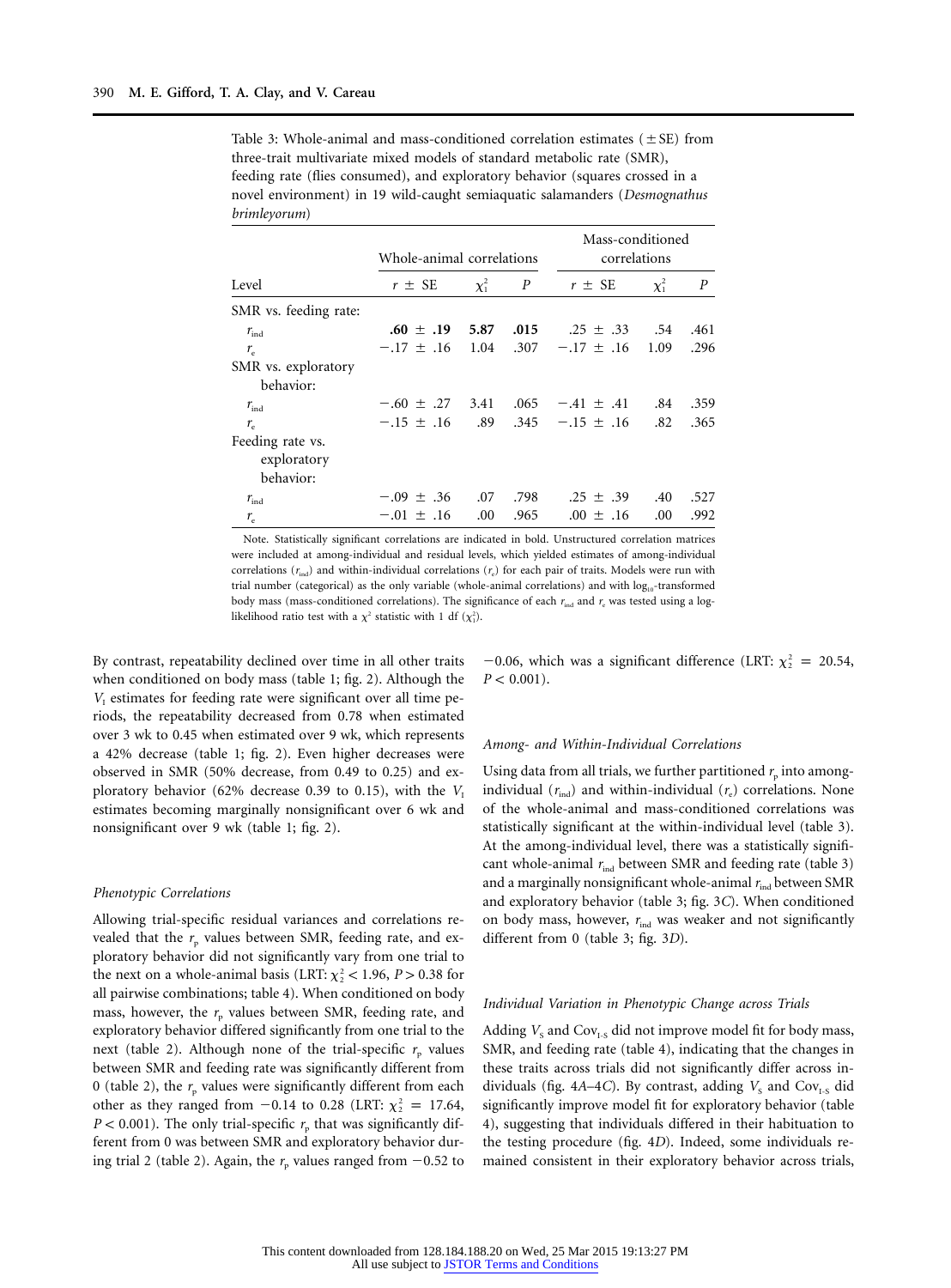

Figure 3. Ellipse representation of the correlations between standard metabolic rate and exploratory behavior in 19 wild-caught semiaquatic salamanders (*Desmognathus brimleyorum*) at different levels of variation (phenotypic correlation: top row; among-individual correlation: middle row; within-individual correlation: bottom row) and on a whole-animal basis (left column) and conditioned on body mass basis (right column). Ellipses were made using the "ellipse" package in R.

whereas others clearly decreased or increased (fig. 4*D*). The  $Cov<sub>I-S</sub>$  was negative, indicating that individuals with high and low initial exploratory behavior tended to show decreases and increases, respectively, in exploratory behavior across trials (fig. 4*D*). The negative  $Cov_{1.5}$  (table 4) also indicates that differences among individuals changed across trials.

#### **Discussion**

Our results demonstrate that body mass, SMR, exploratory behavior, and feeding rate are repeatable in a lungless salamander and that the repeatability varied substantially across trait categories. Indeed, repeatability estimates ranged from very high for body mass ( $R = 0.98$ ), to intermediate for SMR  $(R = 0.39)$  and feeding rate  $(R = 0.58)$ , to low for exploratory behavior ( $R = 0.25$ ). Moreover, repeatability was not constant over time; it decreased in all traits (except body mass) with the time elapsed between measurements (from 3 to 9 wk). It is possible that the decline in repeatability and the loss of statistical significance in some estimates were the consequence of low statistical power (19 individuals). Despite significant repeatability in all traits, we find little evidence that behaviors are correlated with SMR at the phenotypic and among-individual levels when conditioned on body mass. Specifically, the phenotypic correlations between SMR and exploratory behavior were negative in all trials but significantly so in one trial only. Finally, individuals showed variation in how their exploratory behavior changed across trials (but not body mass, SMR, and feed intake), which might have contributed to observed changing correlations across trials.

At first sight, our repeatability estimates for SMR may appear lower than values typically reported for this trait (mean  $\pm$  SE:  $R = 0.67 \pm 0.05$ ,  $n = 13$ ) as compiled by Nespolo and Franco (2007). However, metabolic rate is intimately tied to variation in body mass, and the relatively high repeatabilities for metabolic rates reported in Nespolo and Franco (2007) might reflect artificial inflation due to high body mass repeatability. In fact, the repeatability of whole-animal SMR was  $0.79 \pm 0.08$  in our population, showing good agreement with repeatability for whole-animal estimates (see above). Here we emphasize our repeatability estimate of SMR using mixed models that included a fixed effect of body mass (i.e., conditioned on body mass). In the most recent compilation of repeatability of metabolic rates, White et al. (2013) considered only studies that accounted for variation in body mass and obtained an average  $(\pm SE)$ repeatability for mass-conditioned SMR of  $R = 0.44 \pm 0.05$  $(n = 31)$ , which is very close to our estimate  $(R = 0.39 \pm 1)$ 0.16). Moreover, the values reported here are similar in magnitude to those measured over a similar time frame in brown trout (5 and 10 wk; Norin and Malte 2011). Although the compilation by White et al. (2013) included estimates based on a variety of taxa (invertebrates [insects, spiders, snails], fishes, and reptiles), there are currently no comparable repeatability estimates for SMR in an amphibian. Repeatabilities of similar magnitude (range  $= 0.20-0.34$ ) were found for locomotor performance in tiger salamanders (*Ambystoma californiense*; Austin and Shaffer 1992).

Exploratory behavior is a trait frequently associated with animal behavioral syndromes and has been shown to correlate with life-history variation across muroid rodent species (Careau et al. 2009) and with important ecological characteristics such as resources and predation risk (Mettke-Hofmann et al. 2002; Dingemanse et al. 2007). Feeding rate is another important behavioral trait as it is a key component regulating the energy budget of individuals and hence should be related to fitness. The existence of consistent individual differences in behaviors suggests that many behaviors are not as phenotypically plastic as previously thought and that they may often be heritable (Boake 1994; Stirling et al. 2002; Careau et al. 2011). Using all three repeated measures on each individual, we found that both exploratory behavior and feeding rate were significantly repeatable, although the repeatability of the former  $(R = 0.25)$ was about half that of the latter  $(R = 0.58)$ . Bell et al. (2009) compiled repeatability estimates for a broad range of behaviors and over varying time periods and reported that the average repeatability across all estimates was 0.37. In addition, Bell et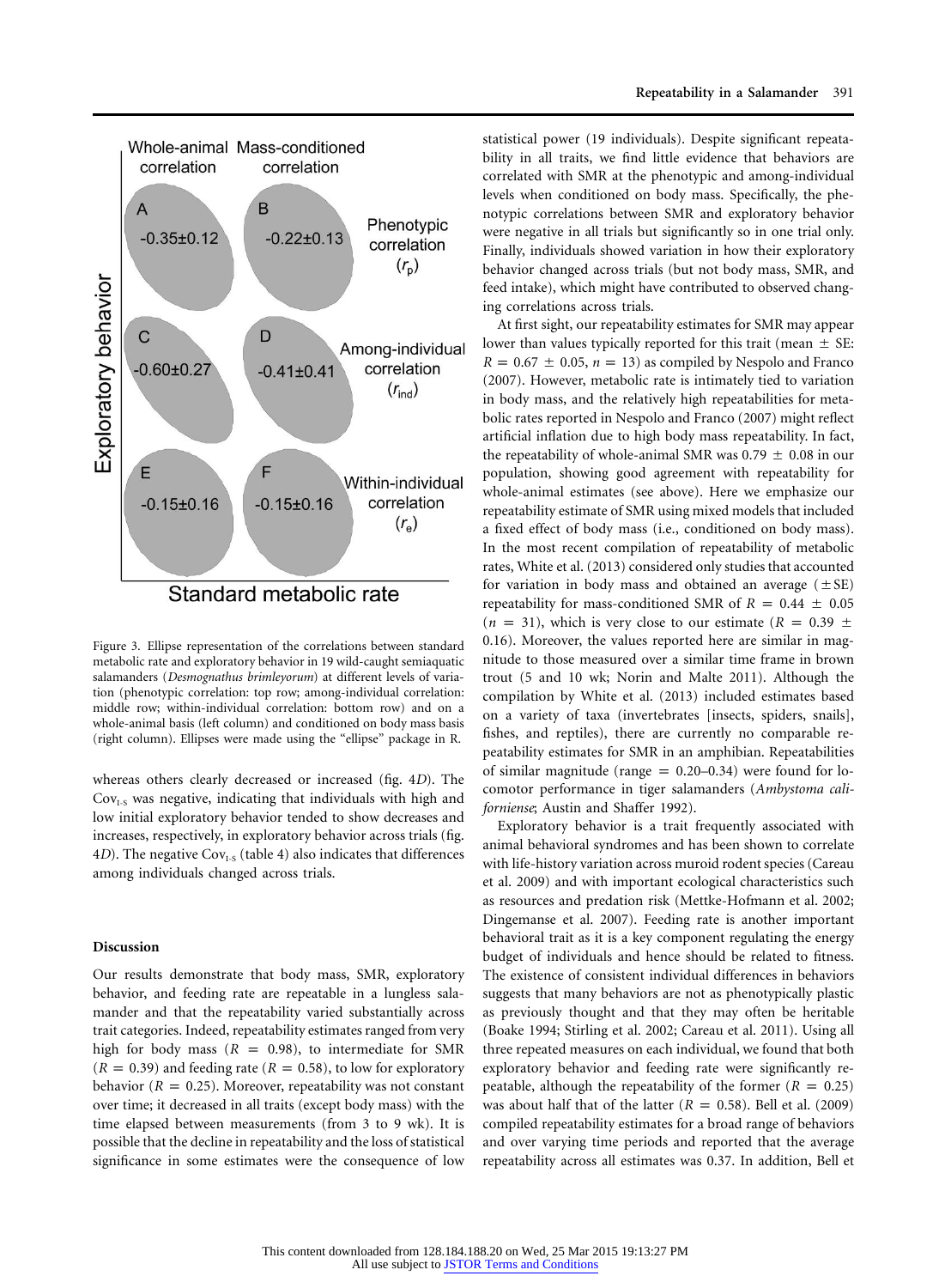

Figure 4. Individual variation in log<sub>10</sub>-transformed body mass (A), log<sub>10</sub>-transformed standard metabolic rate at 15°C (SMR; *B*), feeding rate (flies consumed d<sup>-1</sup>; C), and exploratory behavior (squares crossed in a novel environment; *D*) in 19 wild-caught semiaquatic salamanders (*Desmognathus brimleyorum*) in three temporally separated trials. Lines represent predicted individual trajectories from the random regression models in table 4. Dependent variables were transformed to a mean of 0 and a variance of 1 prior to analysis.

al. (2009) found large differences in repeatability across types of behaviors, but the meta-analysis was complicated by the sparse nature of their data set. To our knowledge, this study is among the first demonstrations of significant repeatability of feeding rate and exploratory behavior in amphibians.

Repeatability for mass-conditioned SMR and exploratory behavior declined over time, and we did not detect significant repeatability over longer time periods (although 6-wk repeatability estimates were marginally nonsignificant). By contrast, feeding rate was significantly repeatable over all time periods, but repeatability still declined substantially from 0.78 to 0.45. A pattern of declining repeatability of SMR with time has been frequently reported in studies of birds, mammals, lizards, and fishes (Chappell et al. 1995, 1996; De Vera and Hayes 1995; Broggi et al. 2009; Norin and Malte 2011; White et al. 2013); our study extends this phenomenon to amphibians. Bell et al. (2009, p. 777) also found that repeatability estimates were higher for behaviors measured close together in time, but their time category (greater than or less than 1 yr) was a "fairly coarse measure, and one which does not take differences in life span into consideration." Here, we have shown a general decline in repeatability, and the controlled nature of our experiment eliminated potential confounding variables.

Biro and Stamps (2010) recently hypothesized that energy metabolism could contribute to consistent individual differences in behavior through the effects of behaviors on an individual's energy budget. Behaviors contribute to the energy budget by consuming energy produced via metabolism or by affecting energy intake, which fuels metabolism (Biro and Stamps 2010). Thus, behaviors that influence food intake rates or energy expenditure should be correlated with metabolic rate. Movement (exploratory) behavior could be correlated with food intake rates via higher prey encounter rates for those individuals that are more active (Zollner and Lima 1999; Avgar et al. 2008). Despite large and consistent individual differences in feeding rates, we found that this trait was not significantly correlated with SMR and exploratory behavior. The absence of a correlation between organ size and SMR might, in part, explain the results presented here, but in a larger sample of *Desmognathus brimleyorum*, internal organ masses are significantly correlated with SMR after controlling for body size (M. E. Gifford, unpublished data). Therefore, our study does not support the metabolic engine model proposed by Biro and Stamps (2010), also referred to as the " increased-intake or the performance model (Nilsson 2002; Careau et al. 2008).

An alternative explanation considers exploratory behavior (and other personality traits) as being energetically costly to express. From the allocation principle, which posits that animals must divide a fixed quantity of energy among competing processes, one could expect to find a negative correlation between SMR and exploratory behavior because individuals with higher SMR have less energy to allocate to activity (Careau et al. 2008). It must be noted that all of the correlations ( $r_{\rm p}$ ,  $r_{\rm ind}$ , and  $r_e$ ) between SMR and exploratory behavior were negative, which is consistent with the allocation model proposed by Careau et al. (2008). However, using data from all trials yielded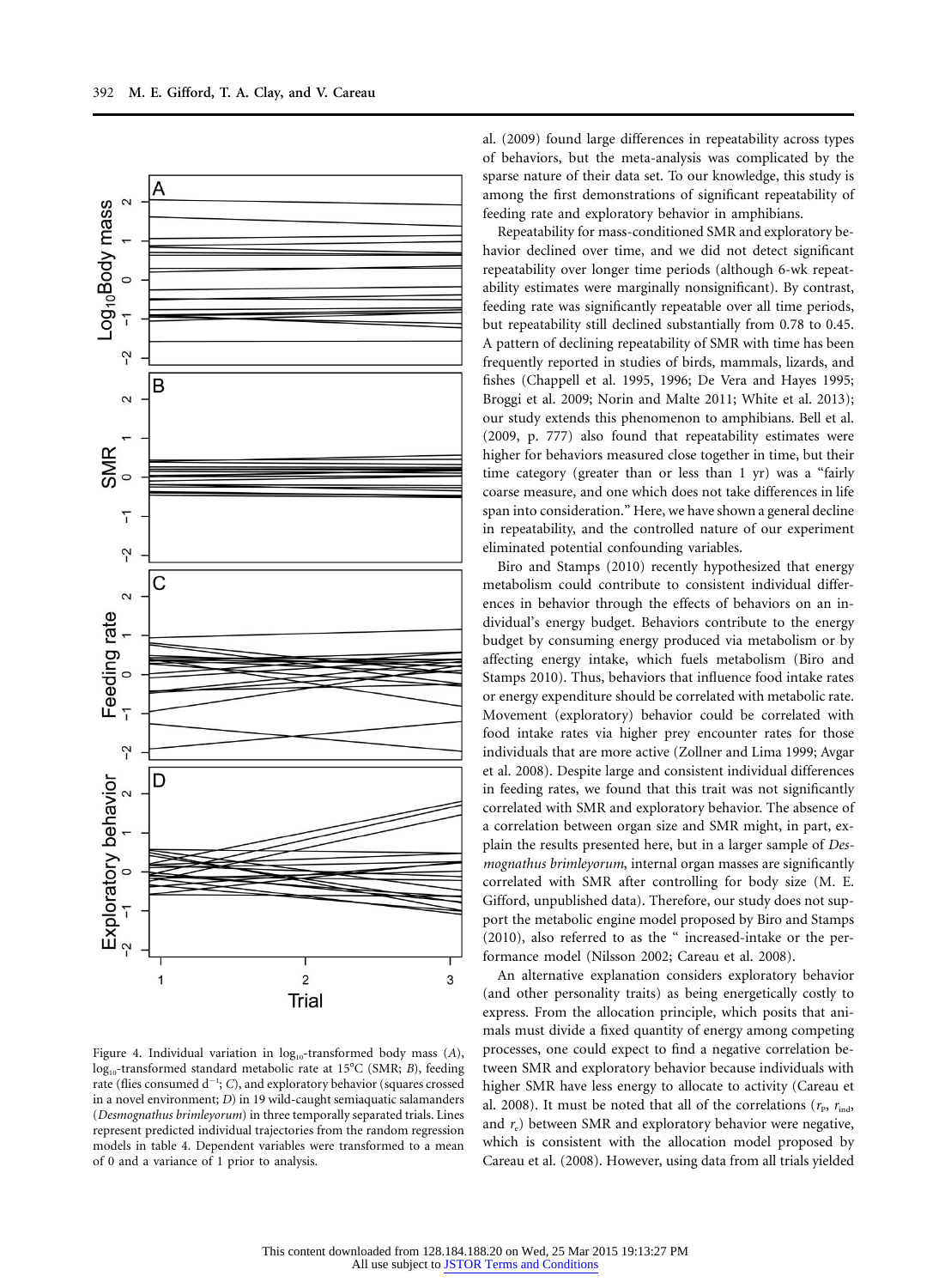Table 4: Parameters from univariate random regression models with fixed effects of trial (categorical) and body mass and random effects of intercept  $(V_1)$ , slope  $(V_5)$ , and the covariance between intercept and slope ( $Cov_{1-S}$ ) for log<sub>10</sub>-transformed body mass (g), log<sub>10</sub>-transformed standard metabolic rate (SMR), feeding rate (flies consumed), and exploratory behavior (squares crossed in a novel environment) in 19 wild-caught semiaquatic salamanders (*Desmognathus brimleyorum*)

|                                                                                                  |              | $V_{\rm I}$ model                                                           |  |                  |  |
|--------------------------------------------------------------------------------------------------|--------------|-----------------------------------------------------------------------------|--|------------------|--|
| Trait                                                                                            | $V_t \pm SE$ | $V_s \pm SE$ $Cov_{LS} \pm SE$ $V_p \pm SE$                                 |  | $\chi^2_{1:2}$ P |  |
| Body mass                                                                                        |              | $1.088 \pm .373$ $.008 \pm .005$ $-.030 \pm .032$ $.013 \pm .004$ 3.10 .145 |  |                  |  |
| <b>SMR</b>                                                                                       |              | .824. 14. 071. $\pm 0.013 \pm 0.054$ - 016 $\pm 0.112$ .112. 071. 14. 824   |  |                  |  |
| Feeding rate                                                                                     |              | 1.141 ± .542 .147 ± .084 - .308 ± .193 .178 ± .059 4.14 .084                |  |                  |  |
| Exploratory behavior $.817 \pm .641$ $.307 \pm .177$ $-.430 \pm .315$ $.377 \pm .126$ 6.98 0.019 |              |                                                                             |  |                  |  |

Note. Dependent variables were transformed to a mean of 0 and a variance of 1 prior to analysis. The random variance component for slopes  $(V<sub>s</sub>)$  captures the extent to which individuals differ in how their phenotype changed across trials. The Cov<sub>i-s</sub> component captures how the initial expression of the phenotype (intercept) covaries with the change (slope) across trials. The significance of the random regression models was tested using a log-likelihood ratio test by comparing the full model (including  $V_s$  and Cov<sub>I-S</sub>) with a model that included  $V_I$  only (table 1).

only nonsignificant relationships, which could be a consequence of the relatively small sample size used in this study.

In fact, the only significant correlation was between massconditioned SMR and exploratory behavior in trial 2. The lack of consistency among trials might suggest that this one significant result is anomalous. To the extent that it is not, the differences in the relationship between mass-conditioned SMR and exploratory behavior appear context dependent (Burton et al. 2011; Careau and Garland 2012). This result is also supported by all empirical studies that specifically tested for a link between resting or basal metabolic rate and exploratory behavior in a novel environment. These studies, conducted on small rodents (Careau et al. 2011; Lantová et al. 2011; Timonin et al. 2011) and birds (Maldonado et al. 2012; Bouwhuis et al. 2013), reported that the relationship between resting or basal metabolic rate and exploratory behavior can vary from positive, to nil, to negative according to reproductive status, sex, and population (reviewed in Careau and Garland 2012). Hence, our study extends this observation to ectotherms on a trial-to-trial basis. Furthermore, quantitative genetic analyses that estimate both phenotypic correlations and additive genetic covariances can result in different conclusions regarding how (or even whether) particular traits are correlated (see Sadowska et al. 2009; Careau et al. 2011). This stresses the importance of applying the analytical methods developed within the quantitative-genetics framework to estimate, as a first step,  $r_{ind}$  separate from  $r_{\rm p}$  (Brommer 2013).

Perhaps a more likely explanation for the lack of, or contextdependent, correlations obtained in this study concerns maintenance of body condition throughout the experiment. From a theoretical standpoint, repeatability might vary depending on other environmental characteristics (Dohm 2002). Variation in environment between measurements has been shown to influence repeatability estimates. For example, O'Connor et al. (2000) found that a period of food deprivation caused a loss of repeatability of metabolic rate in Atlantic salmon. Furthermore, Norin and Malte (2011) demonstrated declining repeatability in brown trout kept under a reduced feeding regime. Our study was not planned to impose food restriction, and food was offered on a weekly basis between trials. However, animals in this study showed a net loss of body mass over the course of the experiment (10.4%  $\pm$  0.017%). Therefore, loss of body condition could explain the decline in repeatability of all traits over the course of 9 wk and the overall lack of correlations among physiological and behavioral traits. Using the random regression approach, however, we found that individuals did not differ in how their body mass, SMR, and feeding rate changed over the three trials, such that the reaction norms were mostly parallel. By contrast, individuals significantly differed in how their exploratory behavior changed over the three successive trials, perhaps related to experience or habituation to a novel environment. Such a pattern was found in four different populations of great tits (Dingemanse et al. 2012*a*) but not in a population of eastern chipmunks (Martin and Réale 2008).

Morphological traits (e.g., body mass, lean mass, leg length) generally are less closely associated with Darwinian fitness than higher-level traits (e.g., life-history and behavioral traits; Careau and Garland 2012) and generally have higher heritability (Mousseau and Roff 1987; Kruuk et al. 2000; Walsh and Blows 2009). One could expect repeatability estimates for different traits to reflect the pattern observed for heritability. Results from our study are roughly consistent with this prediction (body mass  $>$  feeding rate  $>$  SMR  $>$  exploratory behavior). Feeding rate is arguably a behavioral trait, but nevertheless it showed relatively high repeatability, perhaps because it is somewhat less directly associated with fitness than SMR and exploratory behavior in salamanders. Although repeatability provides a reasonable proxy for the upper limit to heritability, there are many reasons why two equally heritable traits have different repeatabilities. By contrast to heritability, which includes only additive genetic effects, repeatability includes nonadditive genetic effects (dominance) and permanent environment effects (conditions an individual experienced during its lifetime, ma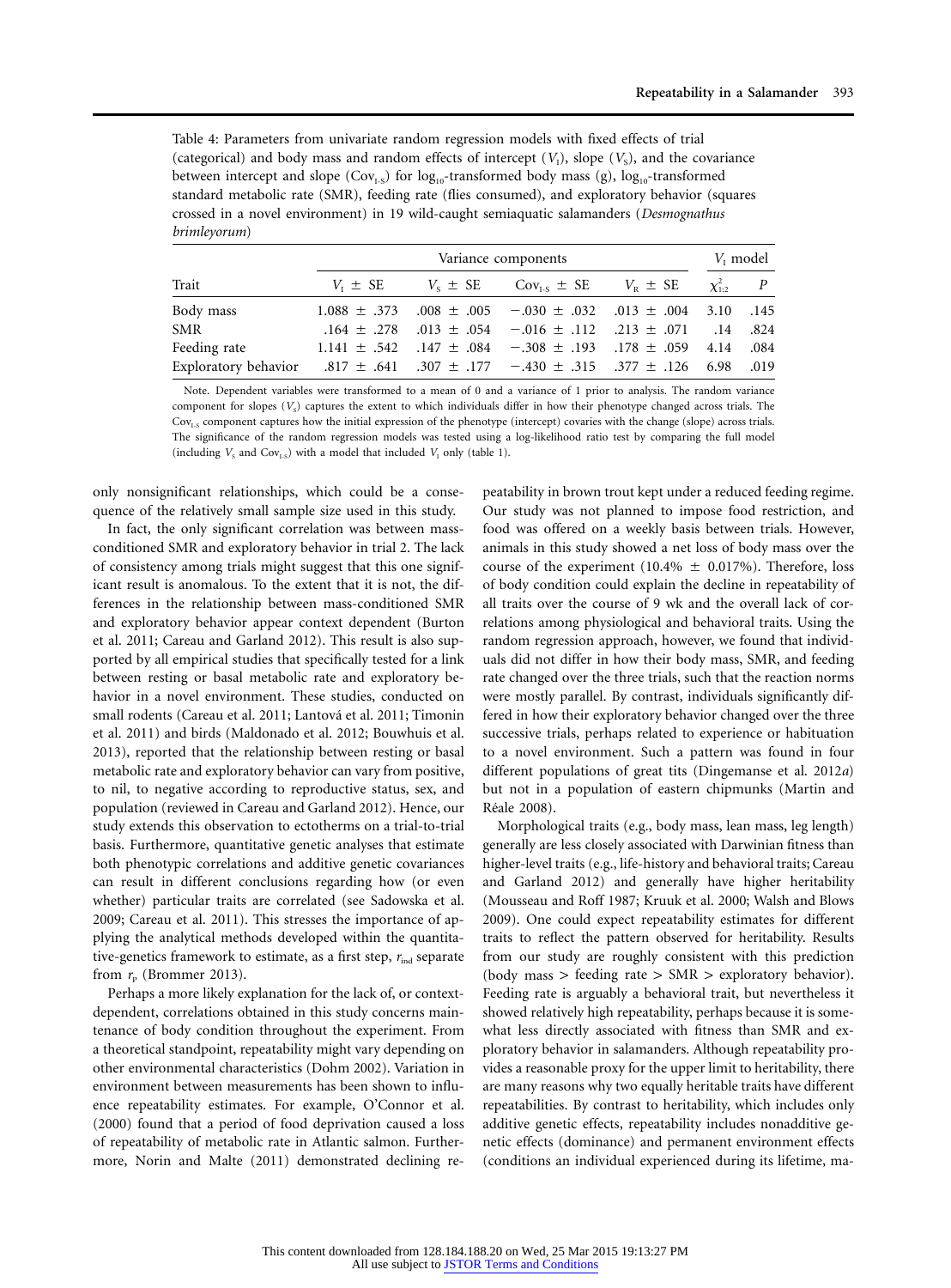ternal or natal effects). It is the sum of all these effects that generates consistent among-individual variation (Falconer and Mackay 1996; Lynch and Walsh 1998). Further studies should→ Bouwhuis S., J.L. Quinn, B.C. Sheldon, and S. Verhulst. 2013. use special breeding designs and data analyses to further partition among-individual (co)variances into permanent, nonadditive, and additive genetic components.

#### **Acknowledgments**

We thank J. Chamberlain, C. Barnes, C. Brewster, and A. Winters for field and laboratory assistance. Earlier versions of this and mass in a wild passerine. Funct Ecol 23:768–773.<br>
manuscript were improved by comments from two anonymous Brommer J.E. 2013. On hattusen individual, and ra reviewers. We collected animals under an approved scientific collecting permit from the Arkansas Game and Fish Commission (031420121). The Department of Biology at the University of Arkansas at Little Rock and the National Science Foundation (DEB 0949038 to M.E.G.) provided funding that supported this research. V.C. was supported by an Alfred Deakin postdoctoral research fellowship.

#### **Literature Cited**

- Angilletta M.J., Jr., A.F. Bennett, H. Guderley, C.A. Navas, F. Calsbeek R., S.H. Alonzo, K. Zamudio, and B. Sinervo. 2002. Seebacher, and R.S. Wilson. 2006. Coadaptation: a unifying principle in evolutionary thermal biology. Physiol Biochem Zool 79:282–294.
- Arnold S.J. 1983. Morphology, performance and fitness. An → Careau V., O.R.P. Bininda-Emonds, D. Thomas, M.M. Hum-Zool 23:347–361.
- Austin C.C. and H.B. Shaffer. 1992. Short-term, medium-term, and long-term repeatability of locomotor performance in the 153.
- Avgar T., N. Horvitz, L. Broitman, and R. Nathan. 2008. How movement properties affect prey encounter rates of ambush  $\rightarrow$ versus active predators: a comment on Scharf et al. Am Nat 172:593–595.
- Bauwens D., T. Garland, A.M. Castilla, and R. Vandamme. 1995 → Careau V., D. Thomas, F. Pelletier, L. Turki, F. Landry, D. Gar-Evolution of sprint speed in lacertid lizards: morphological, physiological, and behavioral covariation. Evolution 49:848– 863.
- Bell A.M., S.J. Hankison, and K.L. Laskowski. 2009. The re-771–783.
	- Bennett A.F. 1987. Interindividual variability: an underutilized Burggren, and R.B. Huey, eds. New directions in ecological physiology. Cambridge University Press, Cambridge.
- Biro P.A. and J.A. Stamps. 2010. Do consistent individual dif-Corl A., A.R. Davis, S.R. Kuchta, T. Comendant, and S. Sinervo. ferences in metabolic rate promote consistent individual differences in behavior? Trends Ecol Evol 24:653–659.
- Boake C.R. 1989. Repeatability: its role in evolutionary studies of mating behavior. Evol Ecol 3:173–182.

use, and their consequences for survival in North American red squirrels *Tamiasciurus hudsonicus*. Oikos 117:1321–1328.

- Personality and basal metabolic rate in a wild bird population. Oikos 123:56–62.
- $\rightarrow$  Boyer N., D. Réale, J. Marmet, B. Pisanu, and J.L. Chapuis. 2010. Personality, space use and tick load in an introduced population of Siberian chipmunks *Tamias sibiricus*. J Anim Ecol 79:538–547.
- Broggi J., E. Hohtola, K. Koivula, M. Orell, and J.A. Nilsson. 2009. Long-term repeatability of winter basal metabolic rate
	- Brommer J.E. 2013. On between-individual and residual (co)variances in the study of animal personality: are you willing to take the "individual gambit"? Behav Ecol Sociobiol 67:1027–1032.
- Burton T., S.S. Killen, J.D. Armstrong, and N.B. Metcalfe. 2011. What causes intraspecific variation in resting metabolic rate and what are its ecological consequences? Proc R Soc B 278: 3465–3473.
- Butler D., B.R. Cullis, A.R. Gilmour, and D.J. Gogel. 2007. ASReml-R reference manual, release 2.0. VSN International, Hemel Hempstead, UK.
- Sexual selection and alternative mating behaviours generate demographic stochasticity in small populations. Proc R Soc B 269:157–164.
- phries, and D. Réale. 2009. Exploration strategies map along fast-slow metabolic and life-history continua in muroid rodents. Funct Ecol 23:150–156.
- tiger salamander *Ambystoma californiense*. Funct Ecol 6:145– Careau V. and T. Garland Jr. 2012. Performance, personality, and energetics: correlation, causation, and mechanism. Physiol Biochem Zool 85:543–571.
	- Careau V., D. Thomas, M.M. Humphries, and D. Réale. 2008. Energy metabolism and animal personality. Oikos 117:641– 653.
	- ant, and D. Réale. 2011. Genetic correlation between resting metabolic rate and exploratory behaviour environment in deer mice (*Peromyscus maniculatus*). J Evol Biol 24:2153– 2163.
- peatability of behaviour: a meta-analysis. Anim Behav 77 → Chappell M.A., G.C. Bachman, and J.P. Odell. 1995. Repeatability of maximal aerobic performance in Belding's ground squirrels, *Spermophilus beldingi*. Funct Ecol 9:498–504.
- resource. Pp. 147–169 in M.E. Feder, A.F. Bennett, W.W. Chappell M.A., M. Zuk, and T.S. Johnsen. 1996. Repeatability of aerobic performance in red junglefowl: effects of ontogeny and nematode infection. Funct Ecol 10:578–585.
	- 2010. Alternative mating strategies and the evolution of sexual size dimorphism in the side-blotched lizard, *Uta stansburiana*: a population-level comparative analysis. Evolution 64:79–96.
- ———. 1994. Quantitative genetic studies of behavioral evo → De Vera L. and J.P. Hayes. 1995. Repeatability of oxygen conlution. University of Chicago Press, Chicago. sumption in *Gallotia galloti*. J Herpetol 29:151–154.
- Boon A.K., D. Réale, and S. Boutin. 2008. Personality, habita → Dingemanse N.J., C. Both, A.J. van Noordwijk, A.L. Rutten,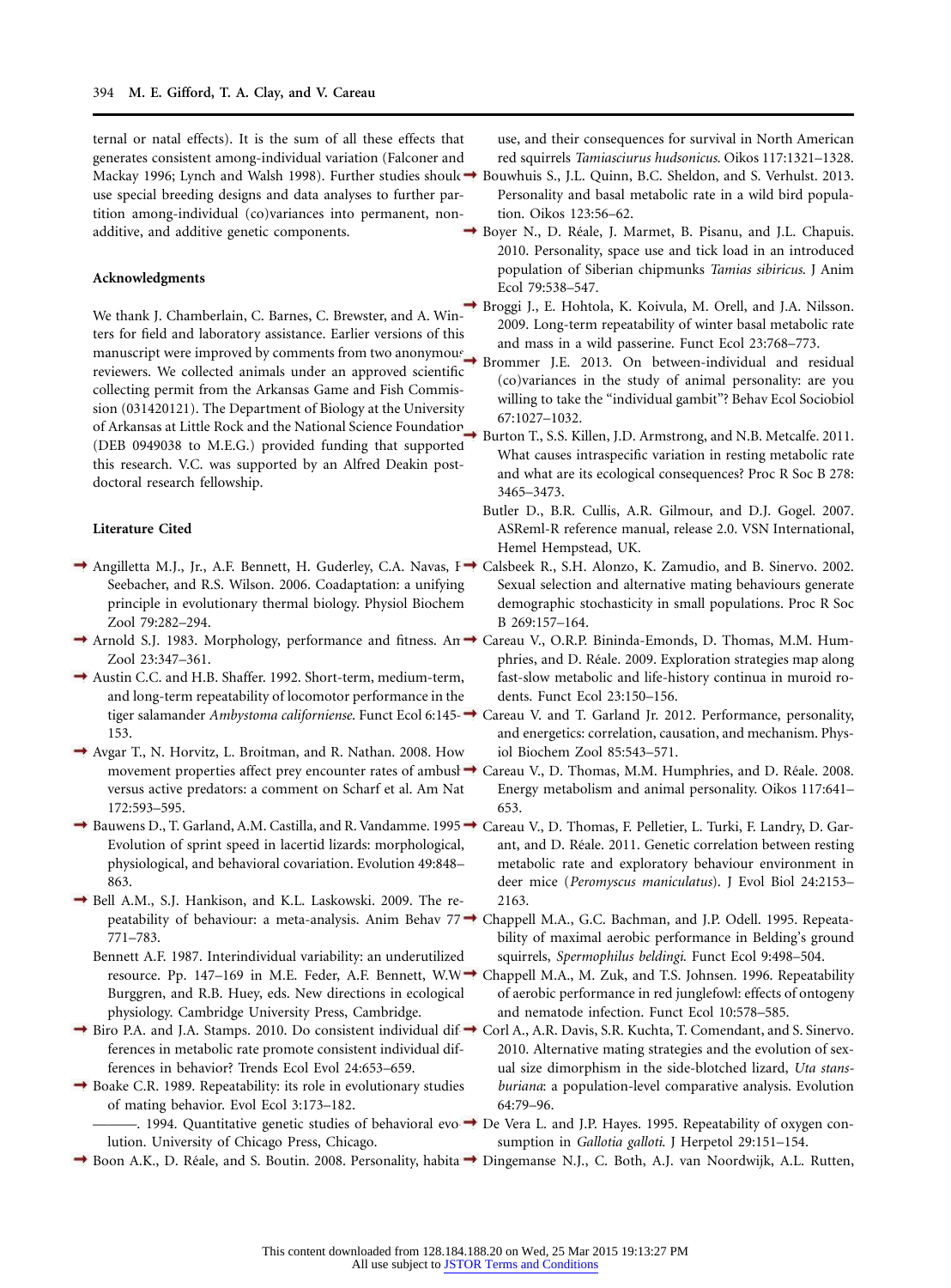tits (*Parus major*). Proc R Soc B 270:741–747.

- Dingemanse N.J., K.M. Bouwman, M. van de Pol, T. van Overveld, S.C. Patrick, E. Matthysen, and J.L. Quinn. 2012*a*. populations of the great tit *Parus major*. J Anim Ecol 81: 116–126.
- Dingemanse N.J. and N.A. Dochtermann. 2013. Quantifying Martin L.B., D. Hasselquist, and M. Wikelski. 2006. Investment individual variation in behaviour: mixed-effect modelling approaches. J Anim Ecol 82:39–54.
- Dingemanse N.J., N.A. Dochtermann, and S. Nakagawa. 2012*b*. Mettke-Hofmann C., H. Winkler, and B. Leisler. 2002. The Defining behavioural syndromes and the role of "syndrome deviation" in understanding their evolution. Behav Ecol Sociobiol 66:1543–1548.
- $\rightarrow$  Dingemanse N.J. and D. Réale. 2005. Natural selection and animal personality. Behaviour 142:1159–1184.
- Dingemanse N.J., J. Wright, A.J.N. Kazem, D.K. Thomas, R. fer predictably between 12 populations of three-spined stickleback. J Anim Ecol 76:1128–1138.
- Dohm M.R. 2002. Repeatability estimates do not always set an upper limit to heritability. Funct Ecol 16:273–280.
- → Dominicus A., A. Skrondal, H.K. Gjessing, N.L. Pedersen, and → J. Palmgren. 2006. Likelihood ratio tests in behavioral ge-Falconer D.S. and T.F.C. Mackay. 1996. Introduction to quantitative genetics. 4th ed. Longman, Harlow.
- Ferrari C., C. Pasquaretta, C. Carere, E. Cavallone, A. von Harcoping styles in a wild mammal. Anim Behav 85:1385–1396.
- Fraser D.F., J.F. Gilliam, M.J. Daley, N. Le An, and T.S. Garrick. 2001. Explaining leptokurtic movement distributions: intra-158:124–135.
	- Garland T., Jr., and J.B. Losos. 1994. Ecological morphology of locomotor performance in squamate reptiles. Pp. 240–302 phology: integrative organismal biology. University of Chicago Press, Chicago.
- Kenward M.G. and J.H. Roger. 1997. The precision of fixed effects estimates from restricted maximum likelihood. Biometrics 53:983–997.
- Kruuk L.E.B., T.H. Clutton-Brock, J. Slate, J.M. Pemberton, S → Self S.C. and K.Y. Liang. 1987. Asymptotic properties of max-Brotherstone, and F.E. Guinness. 2000. Heritability of fitness in a wild mammal population. Proc Natl Acad USA 97:698– 703.
- $\rightarrow$  Lantová P., K. Zub, K. Šíchová, and Z. Borowski. 2011. Linkages between metabolism and personality in small mammals: the 378–383.
- Le Galliard J.-F., M. Paquet, M. Cisel, and L. Montes-Poloni ➡ Timonin M.E., C.J. Carrière, A.D. Dudych, J.G.W. Latimer, S.T. 2012. Personality and the pace of-life syndrome: variation and selection on exploration, metabolism and locomotor performances. Funct Ecol 27:136–144.
	- Lynch M. and J.B. Walsh. 1998. Genetics and analysis of quantitative traits. Sinauer, Sunderland, MA.
- and P.J. Drent. 2003. Natal dispersal and personalities in grea → Maldonado K., W.F.D. van Dongen, R.A. Vásquez, and P. Sabat. 2012. Geographic variation in the association between exploratory behavior and physiology in rufous-collared sparrows. Physiol Biochem Zool 85:618–624.
- Variation in personality and behavioural plasticity across fou  $\rightarrow$  Martin J.G.A. and D. Réale. 2008. Temperament, risk assessment and habituation to novelty in eastern chipmunks, *Tamias striatus*. Anim Behav 75:309–318.
	- in immune defense is linked to pace of life in house sparrows. Oecologia 147:565–575.
	- significance of ecological factors for exploration and neophobia in parrots. Ethology 108:249–272.
	- $\rightarrow$  Montiglio P.O., D. Garant, F. Pelletier, and D. Réale. 2012. Personality differences are related to long-term stress reactivity in a population of wild eastern chipmunks, *Tamias striatus*. Anim Behav 84:1071–1079.
- Hickling, and N. Dawnay. 2007. Behavioural syndromes dif-Mousseau T.A. and D.A. Roff. 1987. Natural selection and the heritability of fitness components. Heredity 59:181-197.
	- Nespolo R.F. and M. Franco. 2007. Whole-animal metabolic rate is a repeatable trait: a meta-analysis. J Exp Biol 210: 2000–2005.
	- Nilsson J.A. 2002. Metabolic consequences of hard work. Proc R Soc B 269:1735–1739.
- netics: problems and solutions. Behav Genet 36:331–340. Norin T. and H. Malte. 2011. Repeatability of standard metabolic rate, active metabolic rate and aerobic scope in young brown trout during a period of moderate food availability. J Exp Biol 214:1668–1675.
- denberg, and D. Réale. 2013. Testing for the presence o → O'Connor K.I., A.C. Taylor, and N.B. Metcalfe. 2000. The stability of standard metabolic rate during a period of food deprivation in juvenile Atlantic salmon. J Fish Biol 57:41– 51.
- population variation in boldness and exploration. Am Na → Réale D., D. Garant, M.M. Humphries, P. Bergeron, V. Careau, and P.O. Montiglio. 2010. Personality and the emergence of the pace-of-life syndrome concept at the population level. Philos Trans R Soc B 365:4051–4063.
- in P.C. Wainwright and S.M. Reilly, eds. Ecological mor → Ricklefs R.E. and M. Wikelski. 2002. The physiology/life-history nexus. Trends Ecol Evol 17:462–468.
	- Sadowska E.T., K. Baliga-Klimczyk, M.K. Labocha, and P. Koteja. 2009. Genetic correlations in a wild rodent: grass-eaters and fast-growers evolve high basal metabolic rates. Evolution 63:1530–1539.
		- imum likelihood estimators and likelihood ratio tests under non-standard conditions. J Am Stat Soc 82:605–610.
		- Singer J.D. and J.B. Willett. 2003. Applied longitudinal data analysis: modeling change and event occurrence. Oxford University Press, New York.
- root vole (*Microtus oeconomus*) example. Physiol Behav 104  $\rightarrow$  Stirling D.G., D. Réale, and D.A. Roff. 2002. Selection, structure and the heritability of behaviour. J Evol Biol 15:277–289.

Unruh, and C.K.R. Wilis. 2011. Individual differences in the behavioural responses of meadow voles (*Microtus pennsylvanicus*) to an unfamiliar environment are not correlated with variation in resting metabolic rate. J Zool 284:198–205.

van Overveld T. and E. Matthysen. 2010. Personality predicts